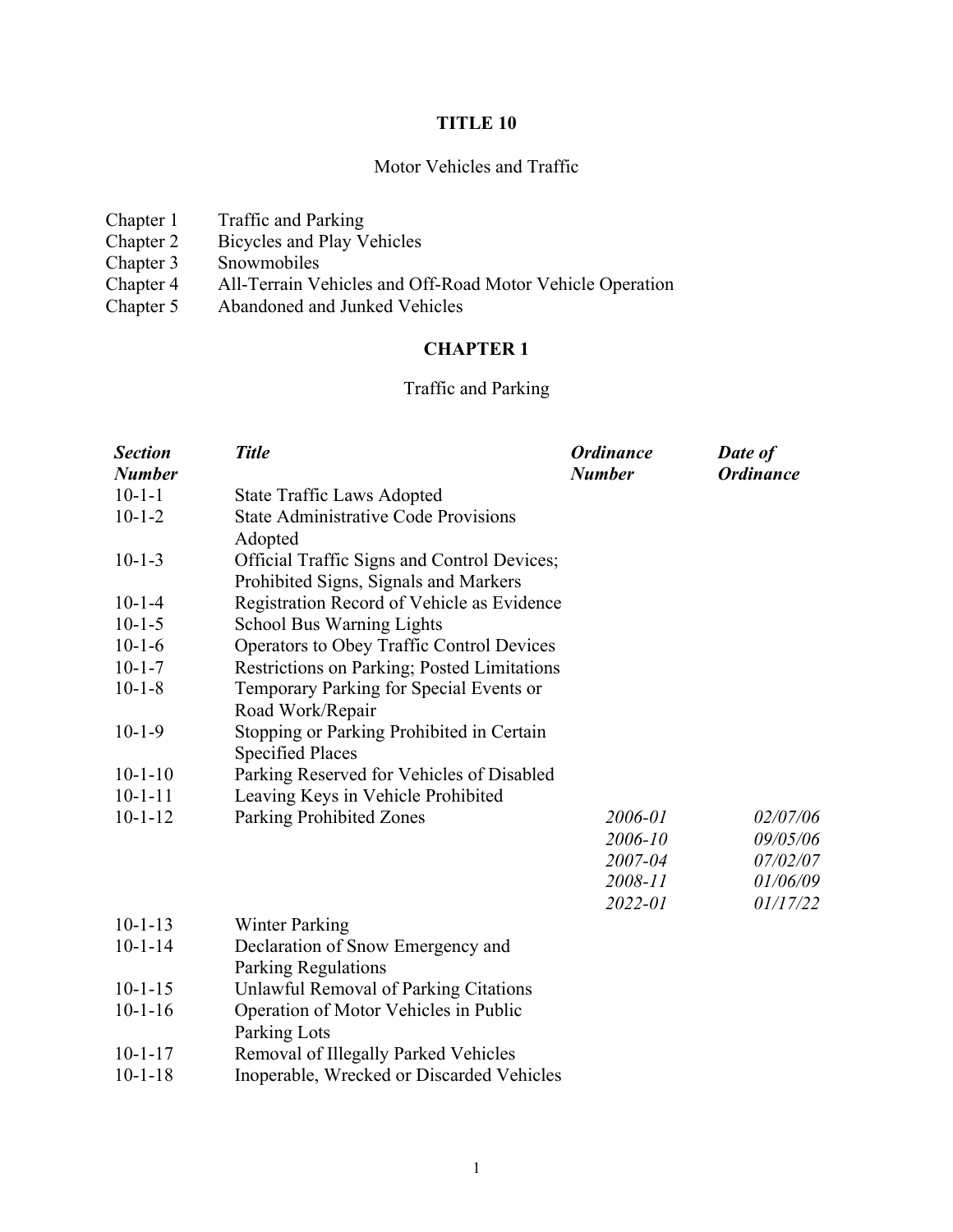| $10-1-19$     | <b>Speed Limits</b>                    | $2002 - 18$ | 8/6/02   |
|---------------|----------------------------------------|-------------|----------|
|               |                                        | $2002 - 05$ | 2/18/02  |
|               |                                        | 2002-24     | 10/1/02  |
|               |                                        | 2003-01     | 2/4/03   |
|               |                                        | 2013-19     | 10/21/13 |
|               |                                        | 2015-06     | 10/05/15 |
| $10-1-20$     | Height Limits and Heavy Traffic Routes |             |          |
| $10 - 1 - 21$ | Motor Vehicle Conduct Prohibited       | 2006-07     | 03/07/06 |
| $10-1-22$     | Motor Vehicles on Pedestrian Ways      |             |          |
| $10 - 1 - 23$ | Highways Closed to Travel              |             |          |
| $10 - 1 - 24$ | <b>Trains Obstructing Highways</b>     |             |          |
| $10-1-25$     | Naming of Northwestern Avenue          |             |          |
| $10-1-26$     | Penalties                              | 2019-02     | 02/04/19 |
| $10 - 1 - 27$ | Enforcement                            |             |          |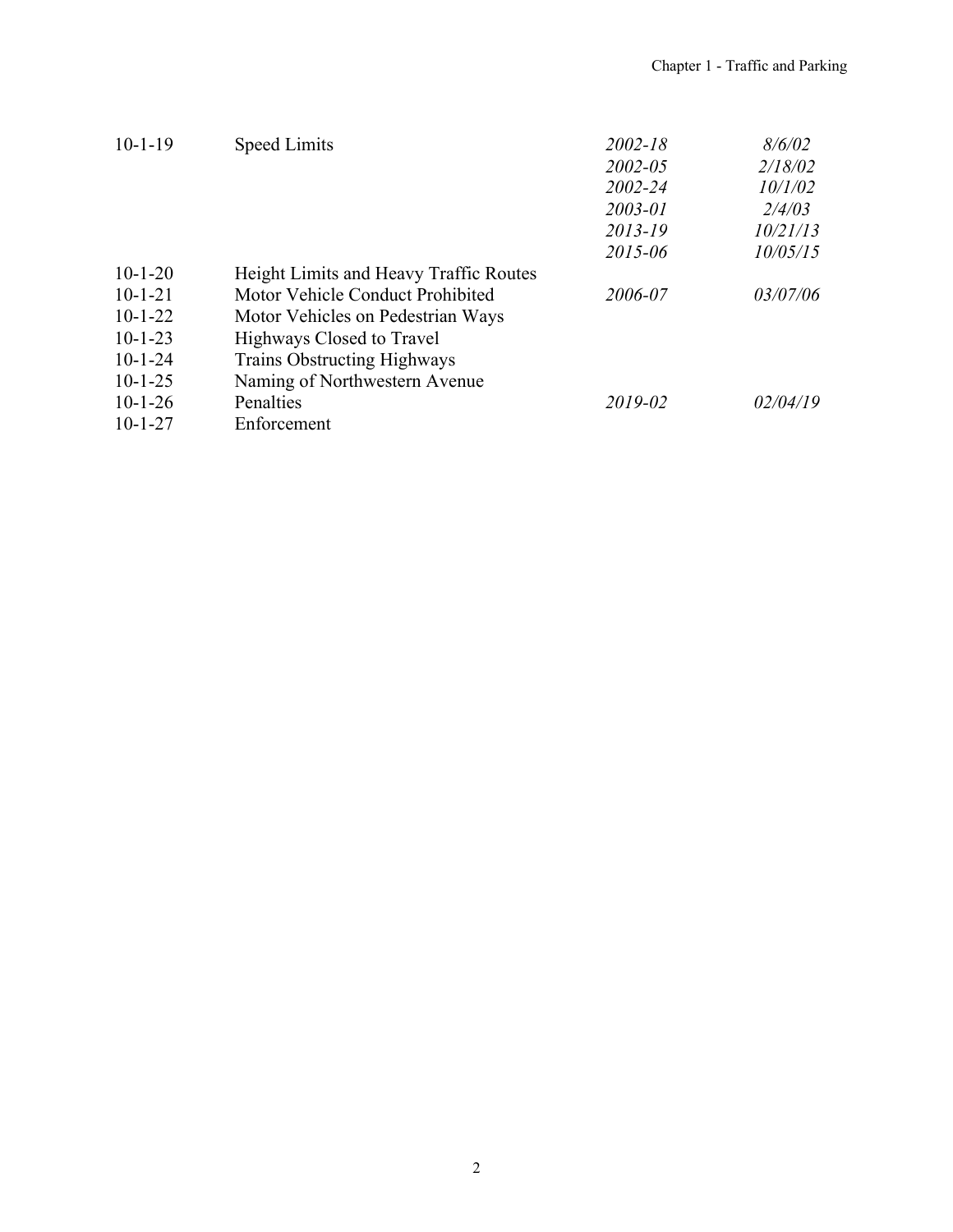# <span id="page-2-0"></span>**SEC. 10-1-1 STATE TRAFFIC LAWS ADOPTED.**

- (a) **Statutes Adopted.** Except as otherwise specifically provided in this Code, the statutory provisions in Sec. 941.01(1) and Chapters 340 through 349 of the Wisconsin Statutes, describing and defining regulations with respect to vehicles, traffic, and powers of the state and local authorities, exclusive of any regulations for which the statutory penalty is a fine or term of imprisonment or exclusively state charges, are hereby adopted and by reference made a part of this Chapter as if fully set forth herein. Any act required to be performed or prohibited by any regulation incorporated herein by reference is required or prohibited by this Chapter. Any future amendments, revisions or modifications of the statutory regulations in Chapters 340 through 349 incorporated herein are intended to be made part of this Chapter in order to secure to the extent legally practicable uniform statewide regulation of vehicle traffic on the highways, streets and alleys of the State of Wisconsin. Any person who shall, within the Town of Caledonia, Racine County, Wisconsin, violate any provisions of any Statute incorporated herein by reference shall be deemed guilty of an offense under this Section.
- (b) **Statutes Specifically Incorporated by Reference.** Whenever this Chapter incorporates by reference specific sections of the Wisconsin Statutes, such references shall mean the Wisconsin Statutes of 1987-88 as from time to time amended, repealed or modified by the Wisconsin Legislature.
- (c) **General References.** General references in this Chapter to Wisconsin statutory sections or chapters describing or defining procedures or authority for enactment or enforcement of local traffic regulations shall be deemed to refer to the most recent enactments of the Wisconsin Legislature describing or defining such procedures or authorities.

#### **SEC. 10-1-2 STATE ADMINISTRATIVE CODE PROVISIONS ADOPTED.**

(a) **Administrative Regulations Adopted.** The following administrative rules and regulations adopted by the Secretary of the Wisconsin Department of Transportation and published in the Wisconsin Administrative Code, exclusive of any provisions therein relating to the penalties to be imposed, are hereby adopted by reference and made part of this Chapter as if fully set forth herein.

| Wis. Adm. Code - MVD 3     | Reciprocity - Nonresident Motor Carriers          |
|----------------------------|---------------------------------------------------|
|                            | [Penalties of Wis. Stats. Sec. 341.04 apply] Wis. |
| Adm. Code - TRANS 302      | Vehicle Marking Wis. Adm. Code MVD 5              |
|                            | Standards for Motor Vehicle Equipment             |
| Wis. Adm. Code - MVD 6     | Transportation of Explosives by Motor             |
|                            | Vehicle                                           |
| Wis. Adm. Code - TRANS 300 | Transportation of School Children                 |
| Wis. Adm. Code- MVD 18     | Protective Headgear Standards and Specifications  |
| Wis. Arm. Code - MVD 22    | Standards and Specifications - Design and         |
|                            | Mounting SMV Emblem                               |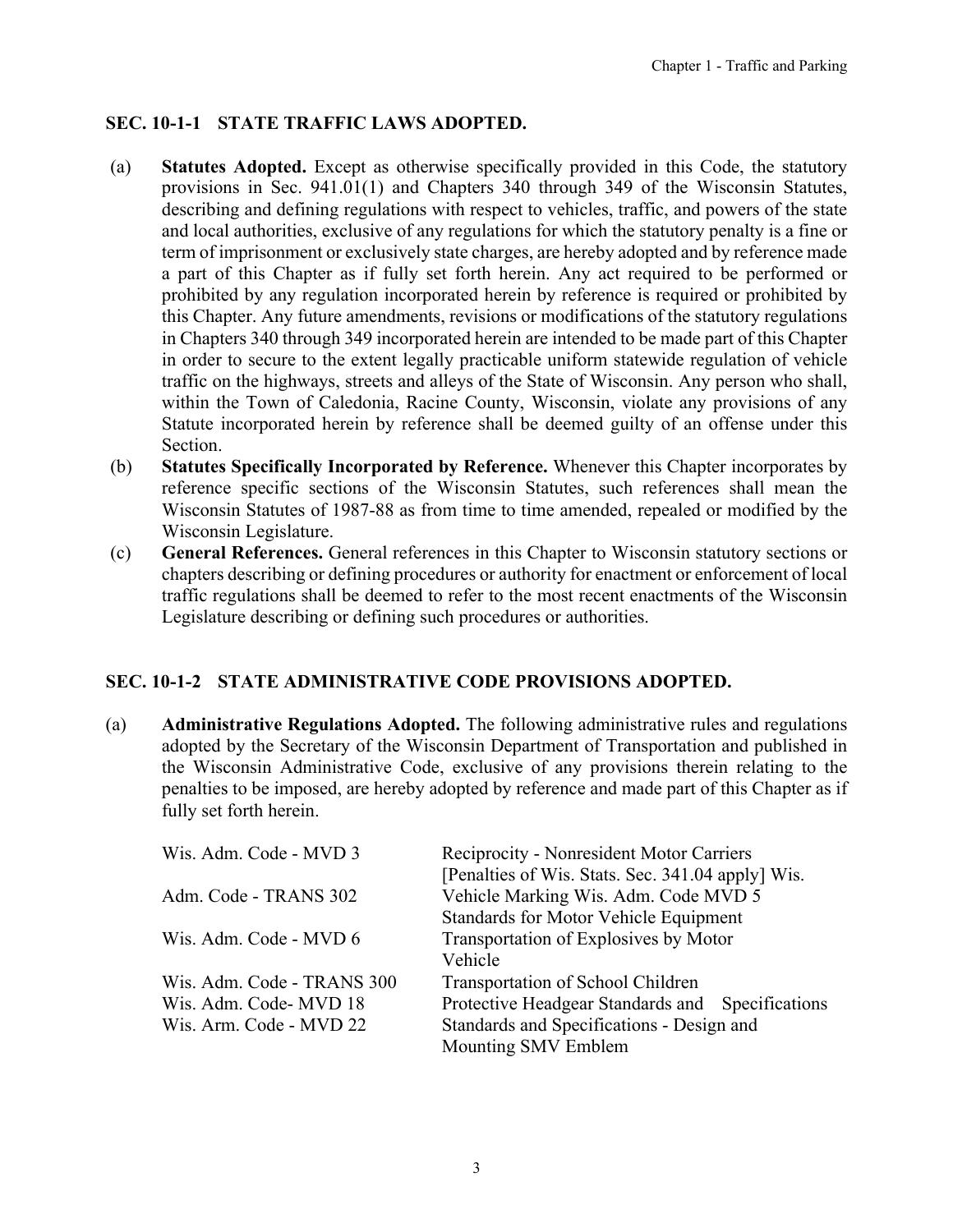- (b) **Non-Compliance Prohibited.** No person shall operate or allow to be operated on any highway, street or alley within the Town a vehicle that is not in conformity with the requirements of Subsection (a) or the provisions of Sec. 110.075 and Chapter 347, Wis. Stats., incorporated by reference in Section 10-1-1 of this Chapter.
- (c) **Owners Liability.** Any owner of a vehicle not equipped as required by this Section who knowingly causes or permits such vehicle to be operated on a highway in violation of this Section is guilty of the violation the same as if he or she had operated the vehicle. The provisions of Sec. 347.04, Wis. Stats., relating to nonapplicability of demerit points shall apply to owners convicted of a violation of this Section.

# (d) **Safety Checks.**

- (1) Operators to Submit to Inspection. When directed to do so by any law enforcement officer, the operator of any motor vehicle shall stop and submit such vehicle to an inspection and such tests as are necessary to determine whether the vehicle meets the requirements of this Section or that the vehicle's equipment is in proper adjustment or repair. No person, when operating a motor vehicle, shall fail to stop and submit such vehicle to inspection when directed to do so by any law enforcement officer as herein provided.
- (2) Authority of Officer. Any law enforcement officer serving the Town of Caledonia is hereby empowered whenever he or she shall have reason to believe that any provision of this Section is being violated to order the operator of the vehicle to stop and to submit such vehicle to an inspection with respect to brakes, lights, turn signals, steering, horns and warning devices, glass, mirrors, exhaust systems, windshield wipers, tires and other items of equipment.
- (3) Vehicle to be Removed from Highway. Whenever, after inspection as provided by this Section, a law enforcement officer determines that a vehicle is unsafe for operation, he or she may order it removed from the highway and not operated, except for purposes of removal and repair until the vehicle has been repaired as directed in a repair order. Repair orders may be in the form prescribed by the secretary of the Department of Transportation under Sec. 110.075(5), Wis. Stats., and shall require the vehicle owner or operator to cause the repairs to be made and return evidence of compliance with the repair order to the department of the issuing officer within the time specified in the order.
- (e) **Penalty.** Penalty for violation of any provision of this Section, including the provisions of the Wisconsin Administrative Code, incorporated herein by reference, shall be as provided in Subsection (c) of this Section, together with the costs of prosecution and applicable penalty assessment.

#### **SEC. 10-1-3 OFFICIAL TRAFFIC SIGNS AND CONTROL DEVICES; PROHIBITED SIGNS, SIGNALS AND MARKERS.**

(a) **Town Highway Superintendent to Erect and Install Uniform Traffic Control Devices.** Whenever traffic regulations created by this Chapter, including a State of Wisconsin traffic regulation adopted by reference in Section 10-1-1, require the erection of traffic control devices for enforcement, the Town Highway Superintendent shall procure, erect and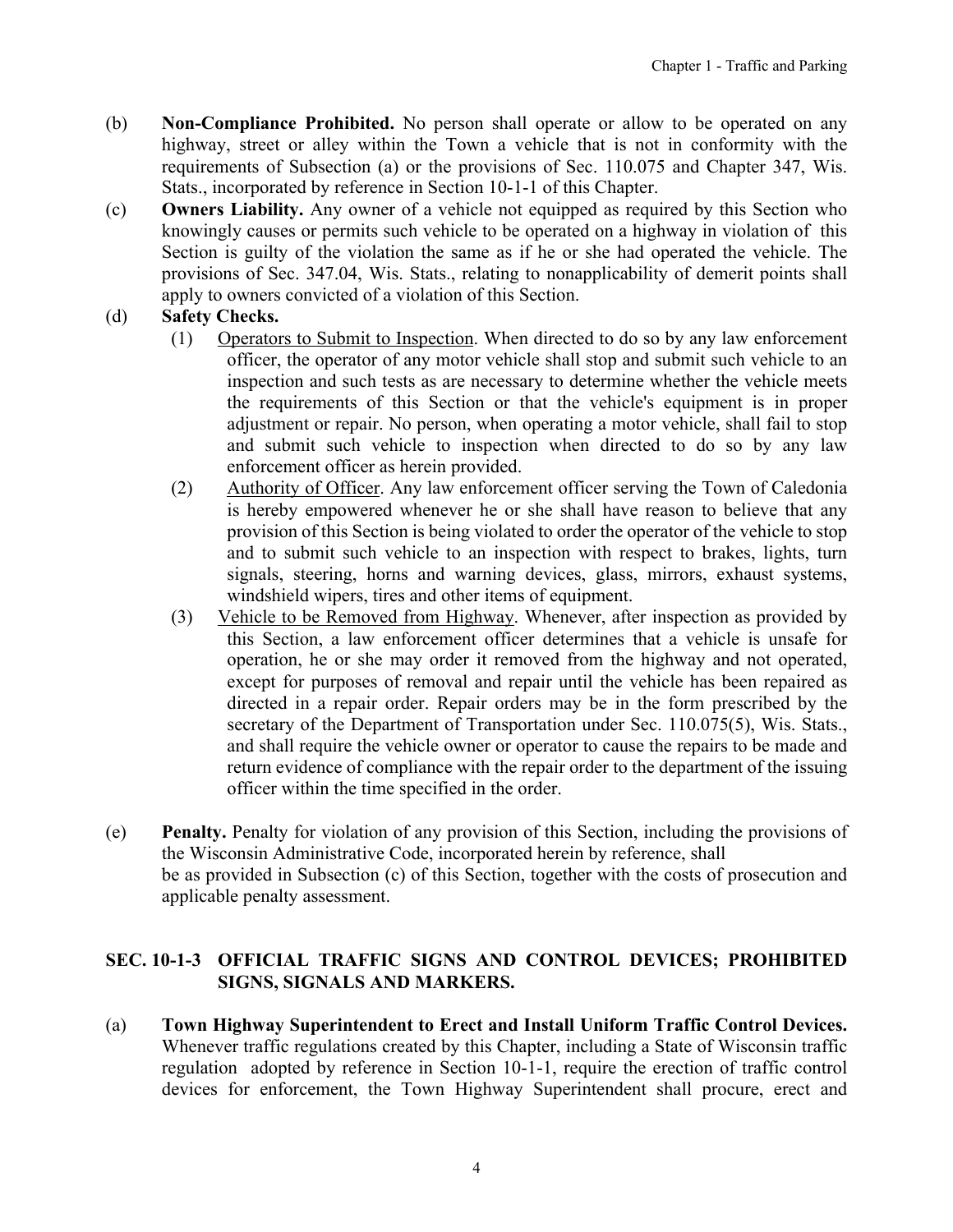<span id="page-4-0"></span>maintain uniform traffic control devices conforming to the Uniform Traffic Control Device Manual promulgated by the Wisconsin Department of Transportation, giving notice of such traffic regulation to the users of the streets and highways on which such regulations apply. Whenever State law grants discretion to local authorities in erecting or placement of a uniform traffic control device, devices shall be erected in such locations and in such a manner as, in the judgment of the Town Board will carry out the purposes of this Chapter and give adequate warning to users of the streets and highways of the Town of Caledonia.

- (b) **Code Numbers to be Affixed to Official Traffic Control Devices.** The Town Highway Superintendent shall cause to be placed on each official traffic control sign a guide board, mile post, signal or marker erected under Subsection (a), a code number assigned by the Wisconsin Department of Transportation, and shall also place or direct the placing of code numbers on all existing official traffic control devices as required by the laws of the State of Wisconsin.
- (c) **Prohibited Signs and Markers in Highways.** No person other than an officer authorized by this Chapter to erect and maintain official traffic control devices or his or her designee shall place within the limits of any street or highway maintained by the Town of Caledonia any sign, signal, marker, mark or monument unless permission is first obtained from the Town Board, upon the recommendation of the Town Highway Superintendent, or, where applicable, the State Highway Commission. Any sign, signal, marker, mark or monument placed or maintained in violation of this Subsection shall be subject to removal as provided in Subsection (d).
- (d) **Removal of Unofficial Signs, Markers, Signals and Traffic Control Devices.** TheTown Highway Superintendent may remove any sign, signal, marking or other device which is placed, maintained or displayed in violation of this Chapter or state law. Any charge imposed against premises for removal of a prohibited or
- (e) illegal sign, signal, marking or device shall be reported by the Town Highway Superintendent to the Town Board for review and certification at its next regular meeting following the imposition of the charge. Any charge not paid on or before the next succeeding November 15 shall be placed upon the tax roll for collection as other special municipal taxes.

State Law Reference: Sections 346.41 and 349.09, Wis. Stats.

# **SEC. 10-1-4 REGISTRATION RECORD OF VEHICLE AS EVIDENCE.**

When any vehicle is found upon a street or highway in violation of any provision of this Chapter regulating the stopping, standing or parking of vehicles and the identity of the Operator cannot be determined, the owner, as shown by the ownership registration of the vehicle supplied by the Wisconsin Department of Transportation, or a comparable authority of any other state, shall be deemed to have committed the violation for purposes of enforcement of this Chapter and specifically Section 10-1-1 and shall be subject to the applicable forfeiture penalty; provided the defenses defined and described in Sec. 346.485(5)(b), Wis. Stats., shall be a defense for an owner charged with such violation.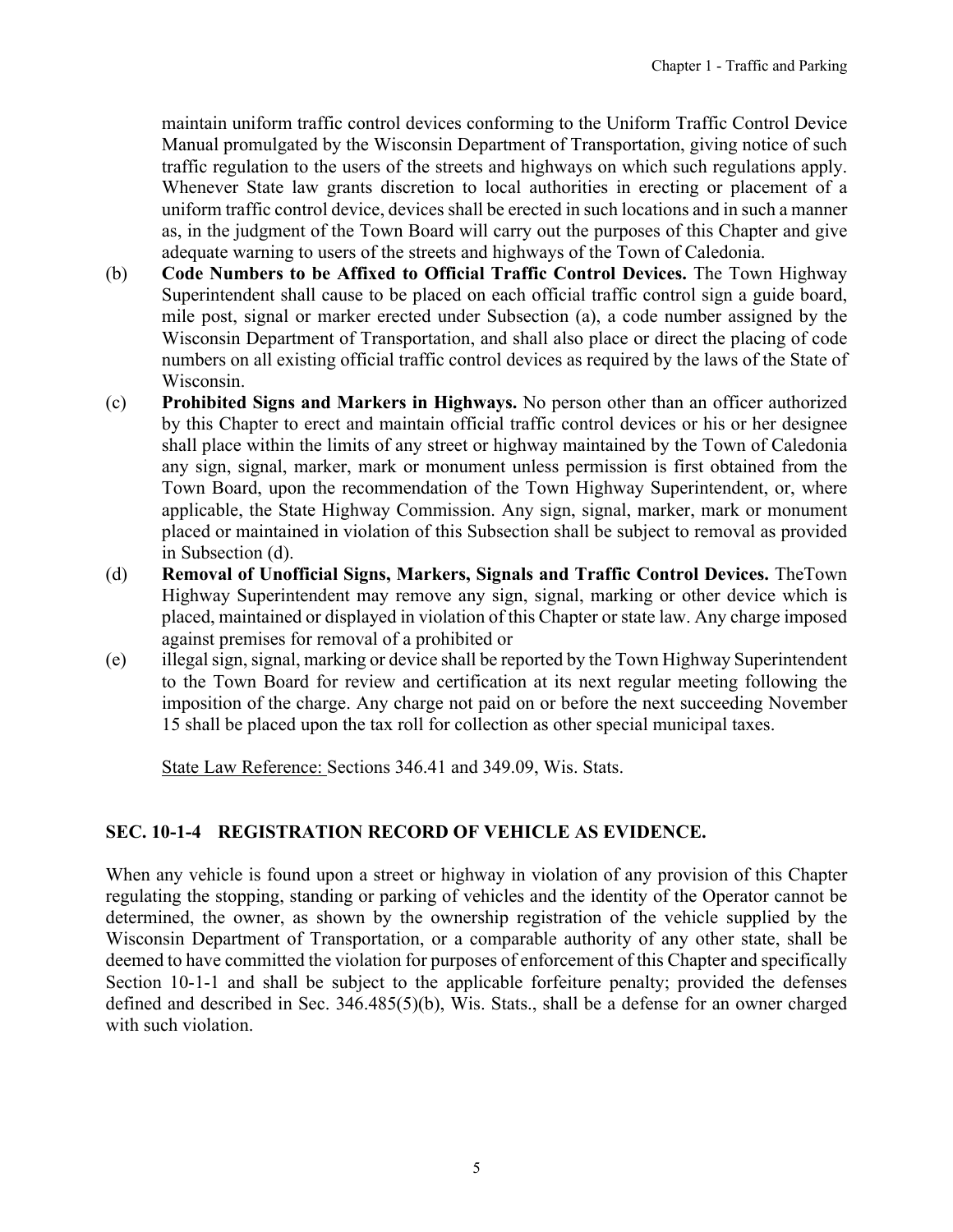# <span id="page-5-0"></span>**SEC. 10-1-5 SCHOOL BUS WARNING LIGHTS.**

- (a) Notwithstanding the provisions of Sec. 346.48(2)(b)2., Wis. Stats., adopted by reference in Section 10-1-1 to the contrary and except as provided in Subsection (b) below, school bus operators shall use flashing red warning lights in residential and business districts when pupils or other authorized passengers are to be loaded or unloaded at locations at which there are no crosswalk or traffic signals so that pupils must cross the street or highway before being loaded or after being unloaded.
- (b) Pursuant to Sec. 349.21(2), Wis. Stats., the use of flashing red warning lights by school bus operators is prohibited when pupils or other authorized passengers are loaded or unloaded directly from or onto the school grounds or that portion of the right-of-way between the roadway and the school grounds in a zone designated by "school" warning signs as provided in Sec. 118.08(1), Wis. Stats., in which a street or highway borders the grounds of a school.

# **SEC. 10-1-6 OPERATORS TO OBEY TRAFFIC CONTROL DEVICE.**

When official traffic regulatory signs or devices have been posted regulating the speed, direction, stopping, parking, turning or any other control over movement of traffic, every operator of a vehicle or bicycle shall observe the traffic regulation indicated.

# **SEC. 10-1-7 RESTRICTIONS ON PARKING; POSTED LIMITATIONS.**

#### (a) **Posted Limitations**.

- (1) The Town Board may designate certain streets or portions of streets as no parking or no stopping or standing zones or as zones for parking by
- (2) physically handicapped persons and may limit the hours in which the restrictions apply. The Town shall mark by appropriate signs, each zone so designated in accordance with the provisions of Sec. 349.13, Wis. Stats.
- (3) Except when necessary to avoid conflict with other traffic or in compliance with the directions of an officer or traffic control device, no person shall stop or park a vehicle in an established no stopping or standing zone when stopping or standing is prohibited. No vehicle shall be parked in a no parking zone during hours when parking is prohibited except physicians on emergency calls or as permitted by state law or elsewhere by this Code of Ordinances.
- (4) The Town Highway Superintendent, subject to approval by the Town Board, shall have the authority to restrict the turning or movement of heavy traffic and to impose special weight limitations on any highway or portions thereof which, because of the weediness of the roadbed due to deterioration or climatic conditions or other special or temporary conditions, would likely be seriously damaged or destroyed in the absence of any restrictions on heavy traffic movement or special weight limitations.
- (5) No prohibition, restriction or limitation on parking or restriction on movement or turning of heavy traffic and imposition of speed weight limits is effective unless official traffic control devices have been placed or erected indicating the particular prohibition, restriction or limitation.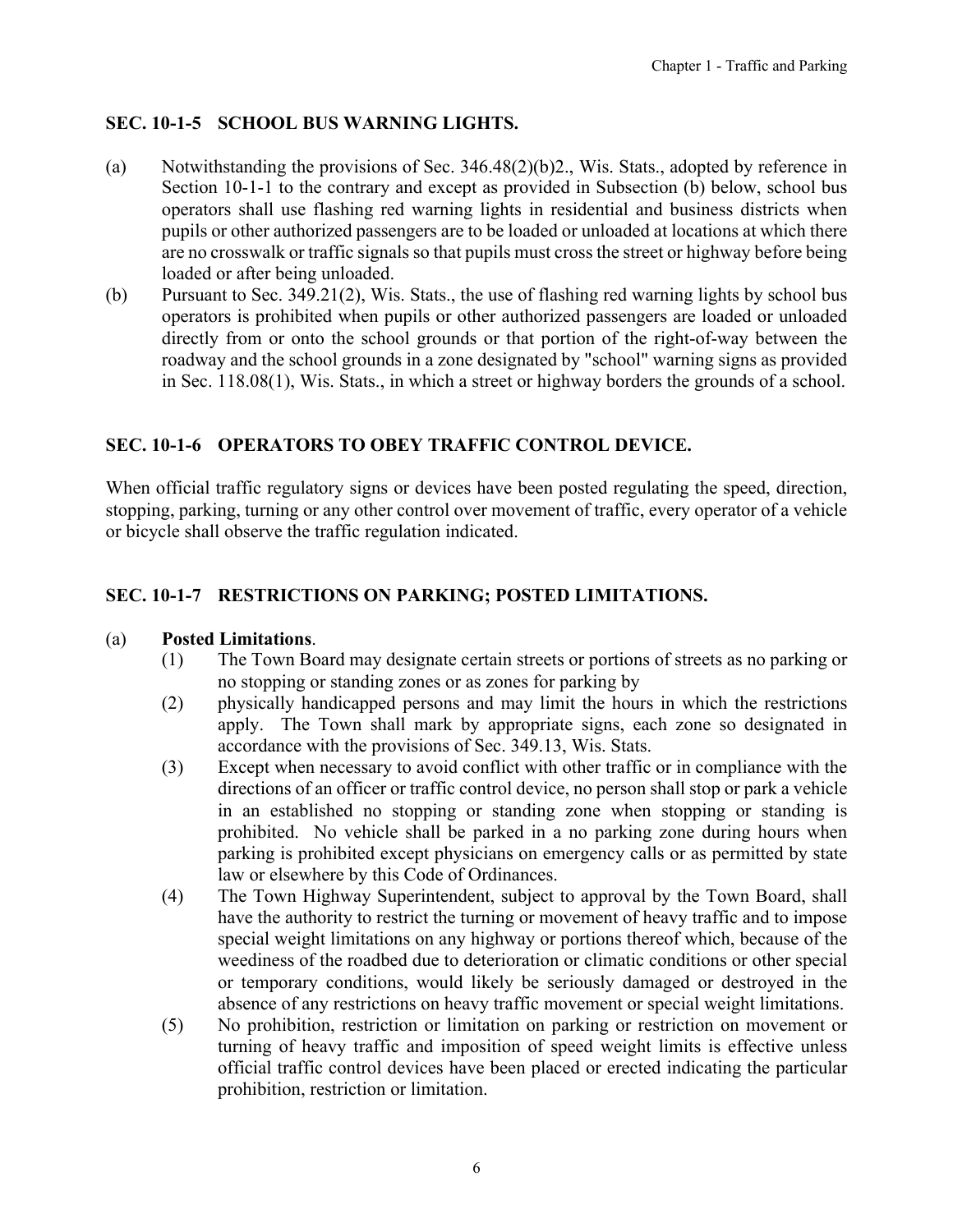- <span id="page-6-0"></span>(6) After the parking limitations off any given street have expired, any change of location of not more than one (1) vehicle length following expiration of the parking period allowed shall be and constitute a violation of this Chapter.
- (b) **Parking of Trucks on Town Roads.** No person owning or having control of any truck, trailer, truck power unit, tractor, bus or recreation vehicle with a tare or empty weight in excess of twelve thousand (12,000) pounds gross weight, or over sixteen (16) feet in length, or having a height of more than eight (8) feet from the roadway, shall park the same upon any road, street, avenue or public way in the Town of Caledonia. The provisions of this Subsection shall not be deemed to prohibit the lawful parking of such equipment upon any street, avenue or public way in the Town for the actual loading or unloading of goods, ware or merchandise, providing, however, the "loading" and "unloading" as used in this Section, shall be limited to the actual time consumed in such operation. The Town Board may, however, designate specific truck parking zones.

#### (c) **Words and Phrases Defined.**

- (1) "Stop" and "Stopping," where used in this Chapter, shall have the same meaning as that defined in Sec. 340.01(63), Wis. Stats.
- (2) "Stand" or "Standing,'' where used in this Chapter, shall have the same meaning as that defined in Sec. 340.01(59m), Wis. Stats.
- (3) "Park" or "Parking," where used in this Chapter, shall have the same meaning as that defined in Sec. 340.01(42m), Wis. Stats.
- (d) **Statutory Restrictions on Stopping, Standing and Parking.** All provisions of sections 346.50 to 346.55, inclusive, of the Wisconsin Statutes, adopted by reference in Section 10- 1-1 of this Chapter, are included in this ordinance.

# **SEC. 10-1-8 TEMPORARY PARKING FOR SPECIAL EVENTS OR ROAD WORK/REPAIR.**

Pursuant to the provisions of Subsection 349.13, Wis. Stats., the Town Board is authorized to direct that temporary "No Parking" signs be erected by the Town Highway Superintendent during parades, festivals and other authorized events, or during times of road construction or repair that require the regulating of vehicle stopping, standing or parking on Town roadways. The temporary regulation shall be limited to the time the event exists or is likely to exist.

#### **SEC. 10-1-9 STOPPING OR PARKING PROHIBITED IN CERTAIN SPECIFIED PLACES.**

- (a) **Parking Prohibited at All Times.** Except temporarily for the purpose of and while actually engaged in loading or unloading or in receiving or discharging passengers or property and while the vehicle is attended by a licensed operator so that it may be removed promptly in case of an emergency or to avoid obstruction of traffic, no person shall at any time park or leave standing any vehicle:
	- (1) Within an intersection.
	- (2) On a sidewalk or terrace area, except when parking in such place is clearly indicated by official traffic signs or markers or parking permits. "Terrace or Sidewalk" means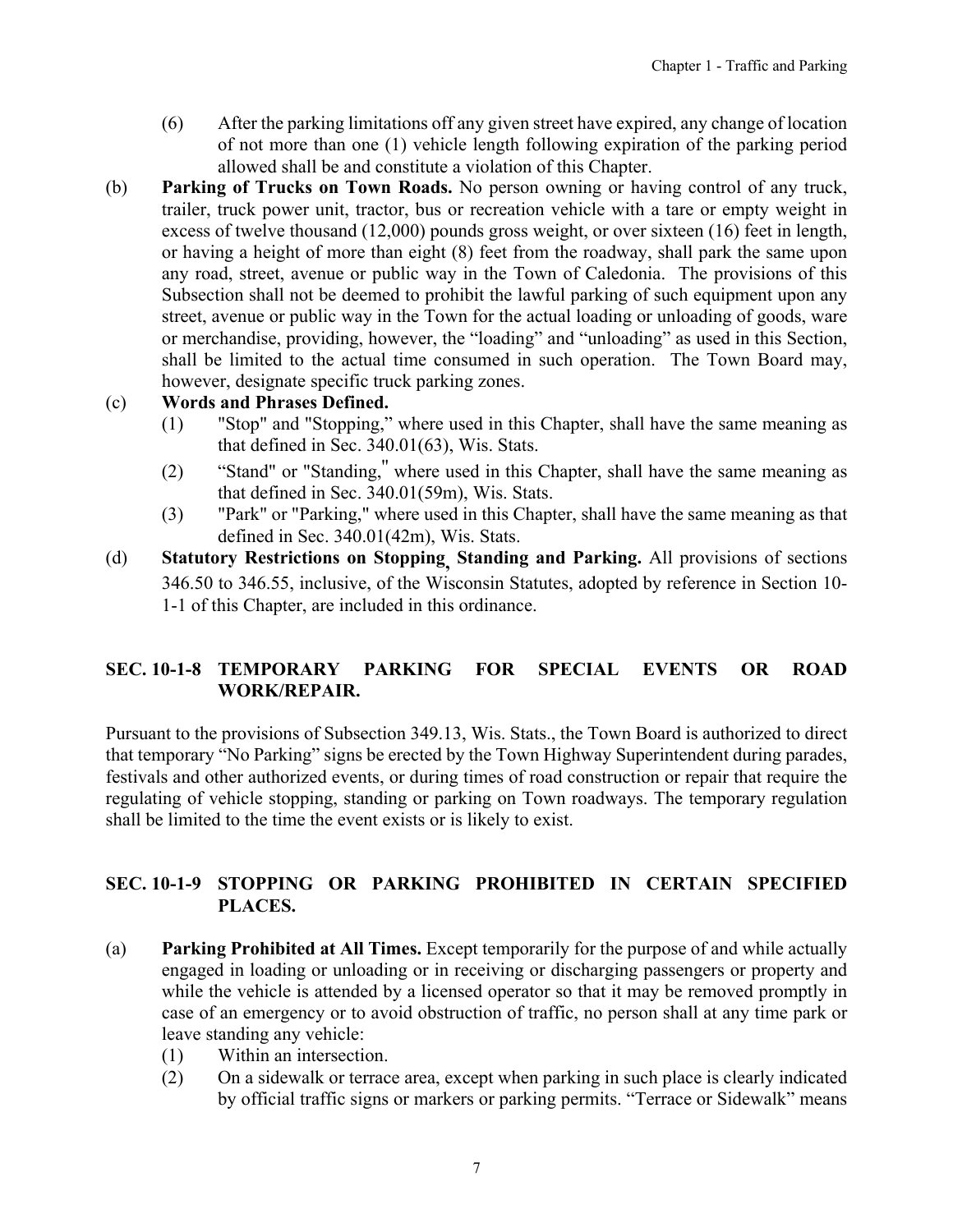that area between the sidewalk and the nearest curb line running parallel or generally parallel thereto, or in the absence of a sidewalk ten (10) feet beyond the curb line.

- (3) Alongside or opposite any highway excavation or obstruction when such stopping or standing would obstruct traffic or when pedestrian traffic would be required to travel in the roadway.
- (4) On the roadway side of any parked vehicle unless double parking is clearly indicated by official traffic signs or markers.
- (5) Within twenty (20) feet of the driveway entrance to a fire station.
- (6) Upon any portion of a highway where and at the time when stopping or standing is prohibited by official traffic signs indicating the prohibition of any stopping or standing.
- (7) In any place or manner so as to obstruct, block or impede traffic.
- (8) Within ten (10) feet of a fire hydrant, unless a greater distance is indicated by an official traffic sign.
- (9) Upon any portion of a highway where and at the time when parking is prohibited, limited or restricted by official traffic signs.
- (10) Upon any bridge.
- (11) Upon any street or highway within the Town limits any vehicle which faces a direction different from the direction of normal traffic flow for the lane of traffic in which said vehicle is stopped or standing.
- (12) In a loading zone.
- (13) Within four (4) feet of the entrance to an alley, private road or driveway.
- (14) In any Town park when said park is closed to the public.
- (15) On railroad tracks and railroad spur lines.
- (b) **Blocking or Parking in Private Driveways.** No person shall park in any private driveway or park or leave standing any motor vehicle in such a manner as to unreasonably restrict the normal access to any private drive or driveway without the permission of the owner or lessee of the property. Said access shall be deemed unreasonably restricted if any vehicle is parked within four (4) feet of either side of said access.
- (c) **Parking Vehicle for Repair or to Display for Sale Prohibited.** No person shall park or leave standing any motor vehicle on any street, avenue, alley, Town parking lot, terrace or public right-of-way for the purpose of conducting mechanical work or to display such vehicle for sale.

#### **SEC. 10-1-10 PARKING RESERVED FOR VEHICLES OF DISABLED.**

When official traffic signs indicating such restriction have been erected in accordance with Section 10-1-3 of this Chapter, no person shall park, stop or leave standing any vehicle upon any portion of a street, highway or public or private parking facility reserved or vehicles displaying special registration plates or identification cards or emblems issued by the Wisconsin Department of Transportation or, for vehicles registered in another jurisdiction, by such other jurisdiction designating the vehicle as one used by a physically disabled person.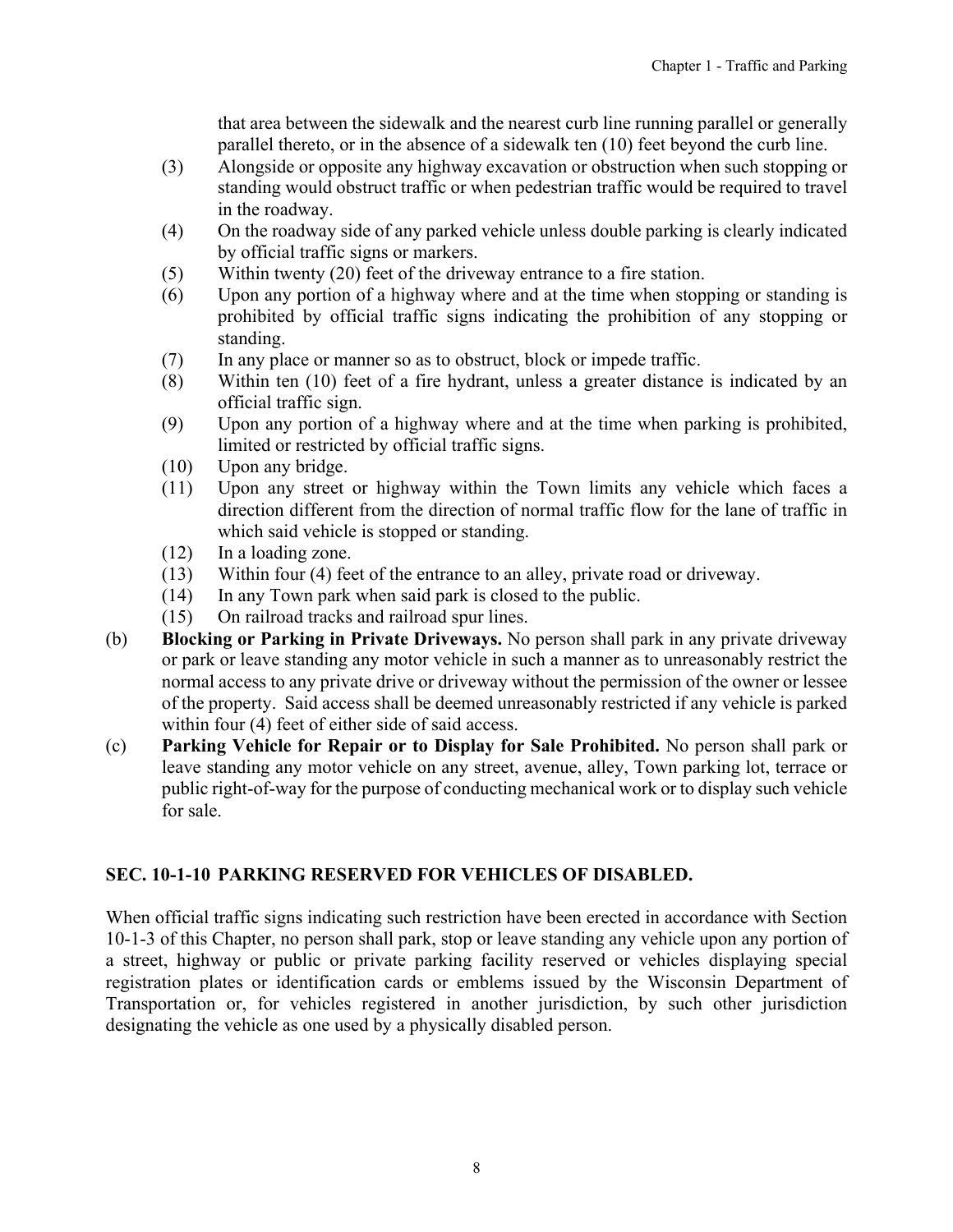# <span id="page-8-0"></span>**SEC. 10-1-11 LEAVING KEYS IN VEHICLE PROHIBITED.**

No person shall permit any motor vehicle to stand or remain unattended on any street, alley or other public area, unless either the starting lever, throttle, steering apparatus, gear shift or ignition of the vehicle is locked and the key for such lock is removed from the vehicle.

# **SEC. 10-1-12 PARKING PROHIBITED ZONES.**

No person shall park, stop, or leave standing any vehicle, temporarily or otherwise, whether attended or unattended, in or on:

- (a) **Lakeshore Drive.** The 7200, 7300, 7400, 7500, and 7600 blocks between the hours of 6:00 p.m. and 6:00 a.m.
- (b) **7- 1/2 Mile Road.** Both sides of the road from its junction with East Frontage Road east for a distance of 500 feet.
- (c) **Lamberton Road.** The west side of the road between Arrowhead Drive and Lakeshore Drive, from May 20th through August 20th of each year.
- (d) **Nicholson Road.** The west side of Nicholson Road between Northwestern Avenue and Dunkelow Road from April 10th through November 1st of each year.
- (e) **Erie Street.** On both sides of the street from the north drive of Villa St. Anna, located at 5737 Erie Street, to the 6000 block of Erie Street.
- (f) **Three Mile Road.** On both sides of the road, from the 5900 block west to Johnson Park Drive.
- (g) **Trefoil Circle.** On the left side of the street, which is the inside of the circle of this one-way street that requires traffic to travel in a counterclockwise direction.
- (h) **Trefoil Circle**. On both sides of the street from November 15 through April 1 of each year.
- (i) **Bel Mar Avenue.** Both sides of the street from the intersection of Bel Mar Avenue and Short Road to the intersection of Bel Mar Avenue and Four Mile Road from December 1st through April 1<sup>st</sup> inclusive; however, the parking of any vehicle shall be permitted on the even side of the street on even-numbered calendar days, and on the odd side of the street on odd-numbered calendar days from April  $2<sup>nd</sup>$  through November 30<sup>th</sup> inclusive, except that no parking on the street shall be allowed between the hours of 12:00 a.m. to 6:00 a.m.
- (j) **Blue River Way**. Both sides of the street from the Western most cul-de-sac of Blue River Way to the Eastern most cul-de-sac of Blue River Way in the Blue River Preserve Subdivision from December 1<sup>st</sup> through April 1<sup>st</sup> inclusive; however, the parking of any vehicle shall be permitted on the even side of the street on even-numbered calendar days, and on the odd side of the street on odd-numbered calendar days from April  $2<sup>nd</sup>$  through November 30<sup>th</sup> inclusive, except that no parking on the street shall be allowed between the hours of 12:00 a.m. to 6:00 a.m.
- (k) **Long Meadow Lane**. Both sides of the street from the intersection of Long Meadow Lane and Blue River Way to the terminus of Long Meadow Lane at the temporary turnaround in the Blue River Preserves Subdivision from December  $1<sup>st</sup>$  through April  $1<sup>st</sup>$  inclusive; however, the parking of any vehicle shall be permitted on the even side of the street on evennumbered calendar days, and on the odd side of the street on odd-numbered calendar days from April 2<sup>nd</sup> through November 30<sup>th</sup> inclusive, except that no parking on the street shall be allowed between the hours of 12:00 a.m. to 6:00 a.m.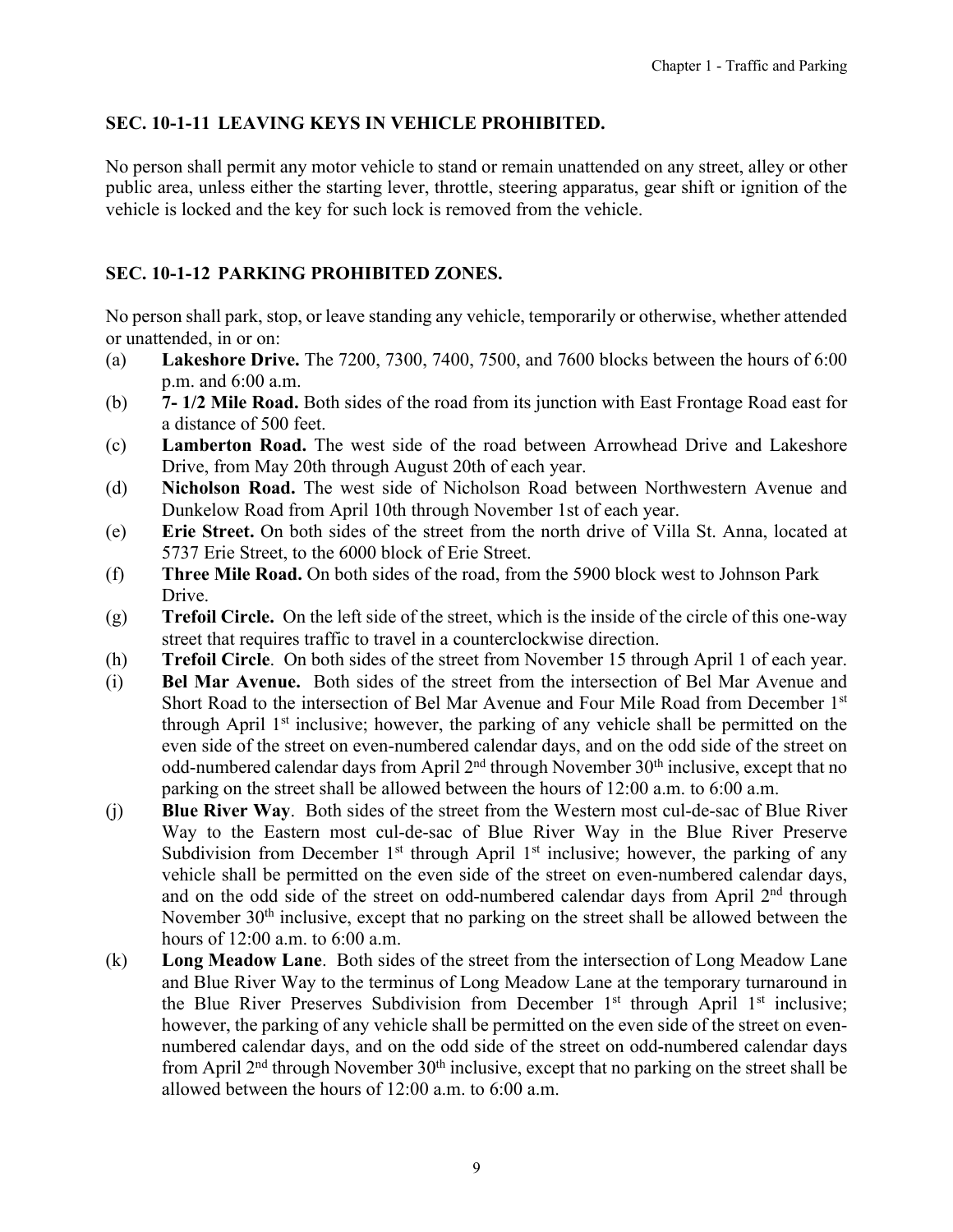## <span id="page-9-0"></span>(l) **Four Mile Road**.

- (1) South side of Four Mile Road from the intersection with North Green Bay Road to the intersection with Memco Lane;
- (2) North side of Four Mile Road beginning at the eastern border of the parking lot at 3210 Four Mile Road and due east for 235 feet; and
- (3) North side of Four Mile Road beginning at the western border of the parking lot at 3210 Four Mile Road and due west for 315 feet.
- (m) **Four and a Half Mile Road.** On the north side from the stop sign at Middle Road east for fifty  $(50)$  feet.
- (n) **Middle Road.** On the west side of Middle Road from the traffic control lights at Highway 32 north to the north property line of the Moose Lodge on Middle Road. On the east side of Middle Road from the stop sign located at Four and a Half Mile Road north for fifty (50') feet.
- (o) **Packer Drive.** Beginning at a point that is 220 (two hundred twenty) feet west of the centerline of North Green Bay Road then west to the include the entire cul de sac (inside and outside of the circle) of Packer Drive from November 15th through April 1st of each year.

# **SEC. 10-1-13 WINTER PARKING.**

- (a) This Section shall be in effect through the winter months, from December  $1<sup>st</sup>$  through April 1<sup>st</sup>, inclusive. The purpose of this Section is to assist the Town in keeping the streets free from snow and ice.
- (b) Parking of any vehicle between 6:00 a.m. and 6:00 p.m. the following day shall only be permitted on the even side of the street on even-numbered calendar days, and on the odd side of the street on odd-numbered calendar days.
- (c) For the purpose of public safety, property owners who live where turnaround tees exist are prohibited from parking any type of recreational or motorized vehicles within this area from December  $1<sup>st</sup>$  through April  $1<sup>st</sup>$  inclusive.

# **SEC. 10-1-14 DECLARATION OF SNOW EMERGENCY AND PARKING REGULATIONS.**

- (a) There is hereby declared an emergency to exist in the Town of Caledonia by reason of a heavy snowstorm whenever snow falls during any period of twenty-four (24) hours to a depth of three (3) inches or more in that such storm constitutes a serious public hazard impairing transportation, the movement of food and fuel supplies, medical care, fire, health and police protection, and other vital facilities of the Town of Caledonia. Such emergency is declared to continue for a period of forty-eight (48) hours or until such earlier time as snowplowing operations have been declared completed by the Town Chairperson of the Town of Caledonia, or his designated representative.
- (b) Whenever such an emergency exists and the Town Chairperson shall have caused announcement thereof to be made by a radio and/or television broadcast station whose normal operating range includes the Town of Caledonia, no person shall park, stop or leave standing any vehicle upon any public street, highway, or alley within the Town of Caledonia,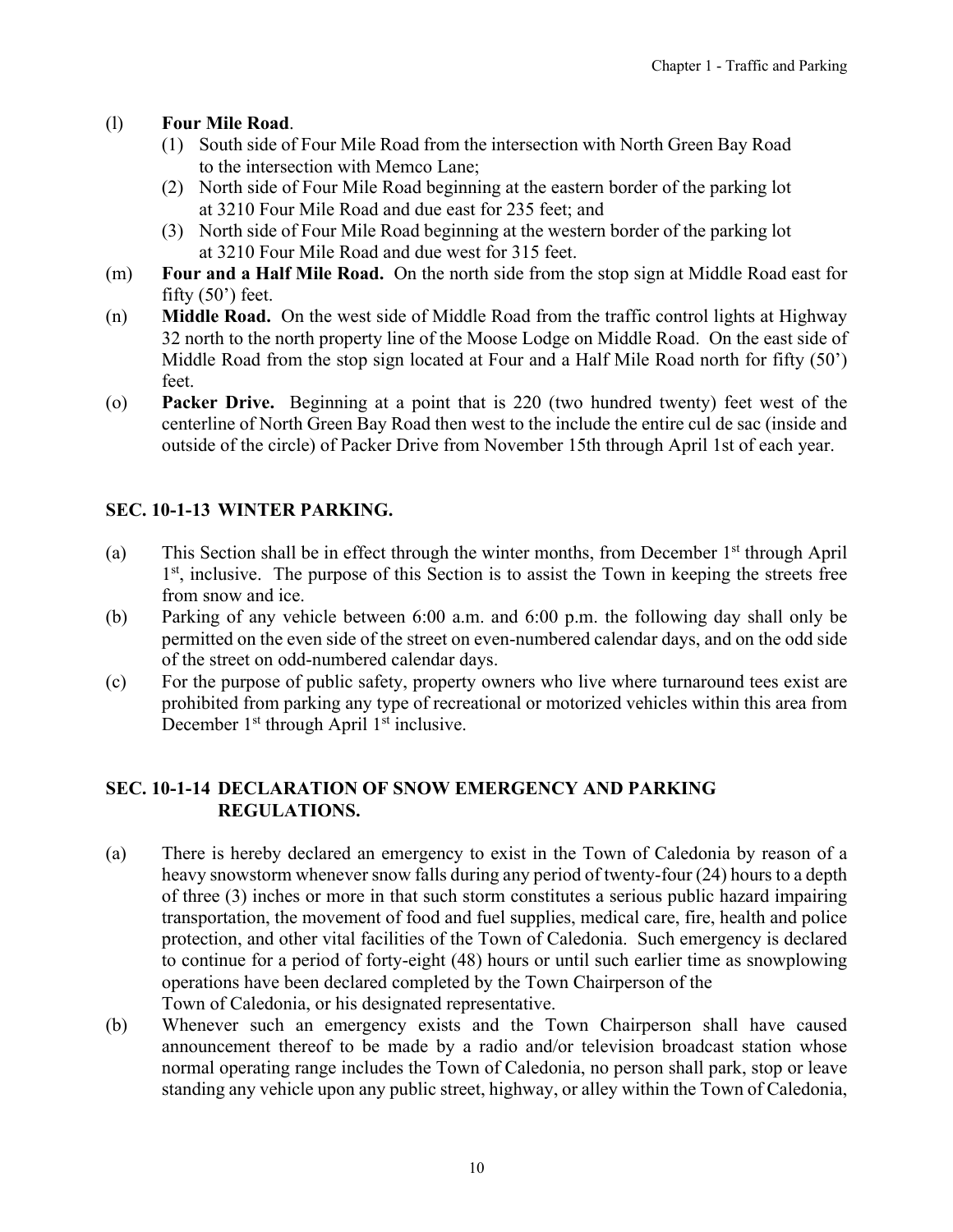<span id="page-10-0"></span>except that vehicles may be parked, stopped or left standing for a period of time not longer than fifteen (15) minutes for the actual loading or unloading of passengers or property, and provided that no other ordinance restricting parking as to time or place is violated thereby. The provisions of this Subsection shall not apply to physicians and emergency calls.

(c) Any vehicle which is illegally parked on any street or alley may be moved by, or under, the direction of any Town police officer and the cost of moving said vehicle shall be added as a cost to the penalty assessed for the illegal parking of said vehicle.

# **SEC. 10-1-15 UNLAWFUL REMOVAL OF PARKING CITATIONS.**

No person other than the owner or operator thereof shall remove a Town parking ticket from a motor vehicle.

# **SEC. 10-1-16 OPERATION OF MOTOR VEHICLES IN PUBLIC PARKING LOTS.**

- (a) **Unlicensed Operators Prohibited.** No person who does not hold a valid operator's license shall operate a vehicle in any public parking lot or in any private parking lot held out for the use of parking for the general public.
- (b) **Traffic Regulations Applicable.** All provisions of Section 10-1-1 of this Chapter and of the Wisconsin Statutes and laws incorporated herein by reference shall be applicable on any public parking lot and on any private parking lot or road held out for use for the general public for parking or vehicular traffic.

#### **SEC. 10-1-17 REMOVAL OF ILLEGALLY PARKED VEHICLES.**

- (a) **Hazard to Public Safety.** Any vehicle parked, stopped or standing upon a highway, municipal parking lot or other public parking area in violation of any of the provision of this Chapter is declared to be a hazard to traffic and public safety.
- (b) **Removal by Operator.** Upon request of a law enforcement officer, the operator in charge of such vehicle shall remove or cause to be removed said vehicle to a position or location where parking is permitted.
- (c) **Removal by Enforcement Officer.** The law enforcement officer, after issuing a citation for illegal parking, stopping or standing of an unattended vehicle in violation of this Chapter, is authorized to remove or cause to be removed such vehicle to a position or location where parking is permitted.
- (d) **Removal by Private Service.** The law enforcement officer may contract with a motor carrier holding a permit to perform vehicle towing services, a licensed motor vehicle salvage dealer or a licensed motor vehicle dealer who performs vehicle towing services to remove and store such vehicle in any public storage area or rental parking area or any facility of the person providing the towing services.
- (e) **Towing and Storage Charges.** In addition to any other penalties provided in this Chapter, the registered owner of a vehicle so removed shall be responsible for the expense of moving, towing and storage. If the vehicle is towed or stored by a private motor carrier, motor vehicle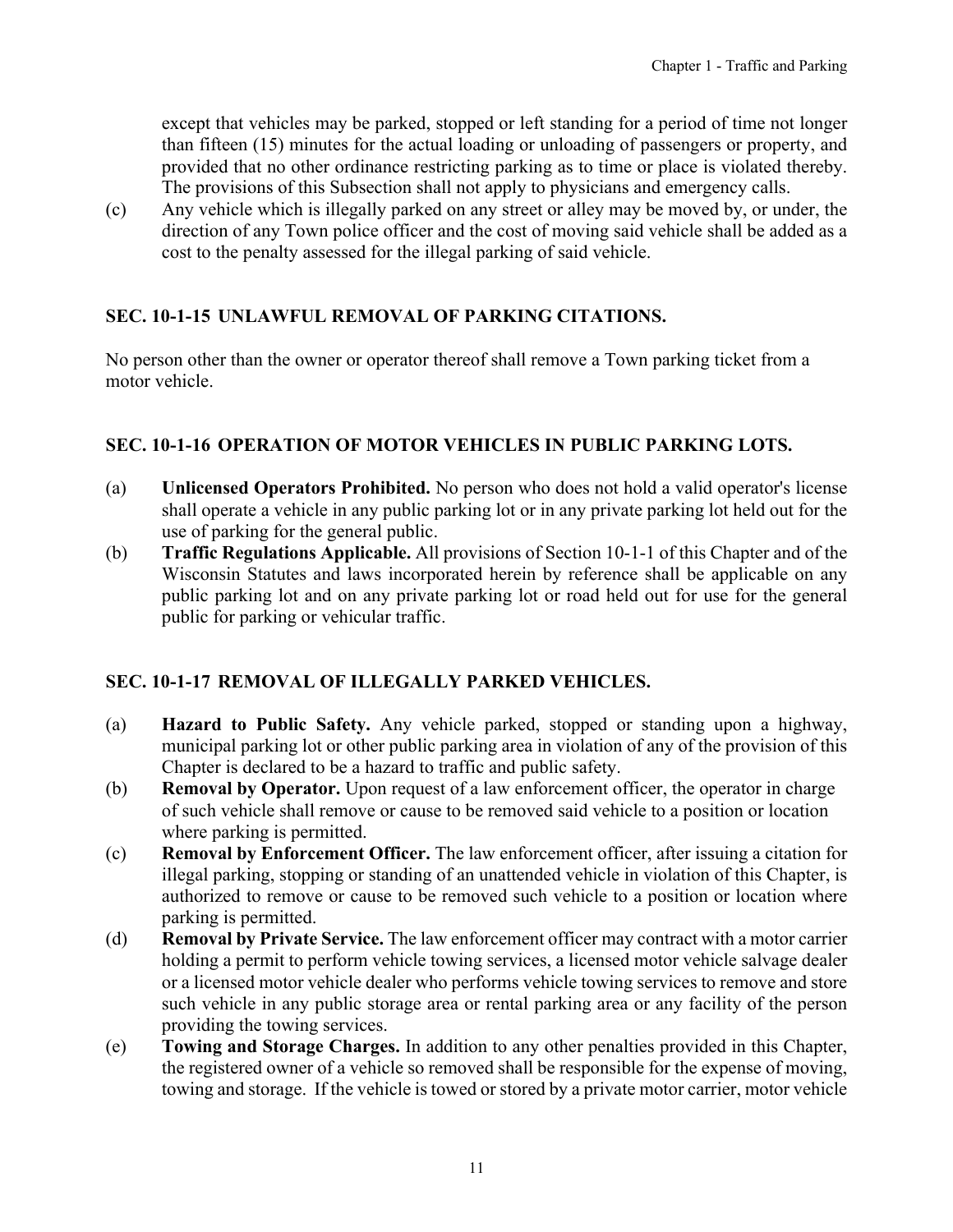<span id="page-11-0"></span>salvage dealer or licensed motor vehicle dealer, actual charges regularly paid for such services shall be paid. If the vehicle is stored in a public storage area or rental facility, customary charges for such storage shall be paid. Upon payment by the owner or operator, a receipt shall be issued for the expense of moving, towing or storage and the vehicle shall be released.

#### **SEC. 10-1-18 INOPERABLE, WRECKED OR DISCARDED VEHICLES.**

No person owning or having custody of any partially dismantled, nonoperable, wrecked, junked or discarded motor vehicle shall allow such vehicle to remain on any public highway, parking lot or ramp longer than twenty-four (24) hours after notification thereof by a law enforcement officer. Notification shall be accomplished by placing in a conspicuous place on the vehicle a written notice setting forth briefly the applicable

provisions of this Section and the date of the notice. Any vehicle so tagged which is not removed within twenty-four (24) hours after notice is declared to be the public nuisance and may be removed as provided in Section 10-1-17.

# **SEC. 10-1-19 SPEED LIMITS**

The Town Board of the Town of Caledonia hereby determines that the statutory speed limits on the following streets or portions thereof are unreasonable, unsafe or imprudent and modifies such speed limits under the authority granted by Sec. 349.11, Wis. Stats., as follows:

- (a) **Fifteen (15) Miles Per Hour.** The speed limit on the following roads or portions thereof shall be fifteen (15) miles per hour:
	- (1) Packard Drive entire length.
- (b) **Twenty-five (25) Miles Per Hour.** The speed limit on the following roads or portions thereof shall be twenty-five (25) miles per hour:
	- (1) All roads wholly within a recorded subdivision.
	- (2) Hazelcrest Drive entire length.
	- (3) Princeton Drive entire length.
	- (4) Majestic Drive entire length.
	- (5) 4-1/2 Mile Road from its intersection with Charles Street easterly for its entire remaining length.
	- (6) Valley Road entire length.
	- (7) Twin Elms Drive entire length.
	- (8) St. Rita's Road entire length.
	- (9) Eau Galle Road entire length.
	- (10) River Hills Road entire length.
	- (11) Six Mile Road from its intersection with Middle Road, easterly for its entire remaining length.
	- (12) Belmar Road entire length.
	- (13) West Johnson Road entire length.
	- (14) Goley's lane entire length.
	- (15) Stephan Road entire length.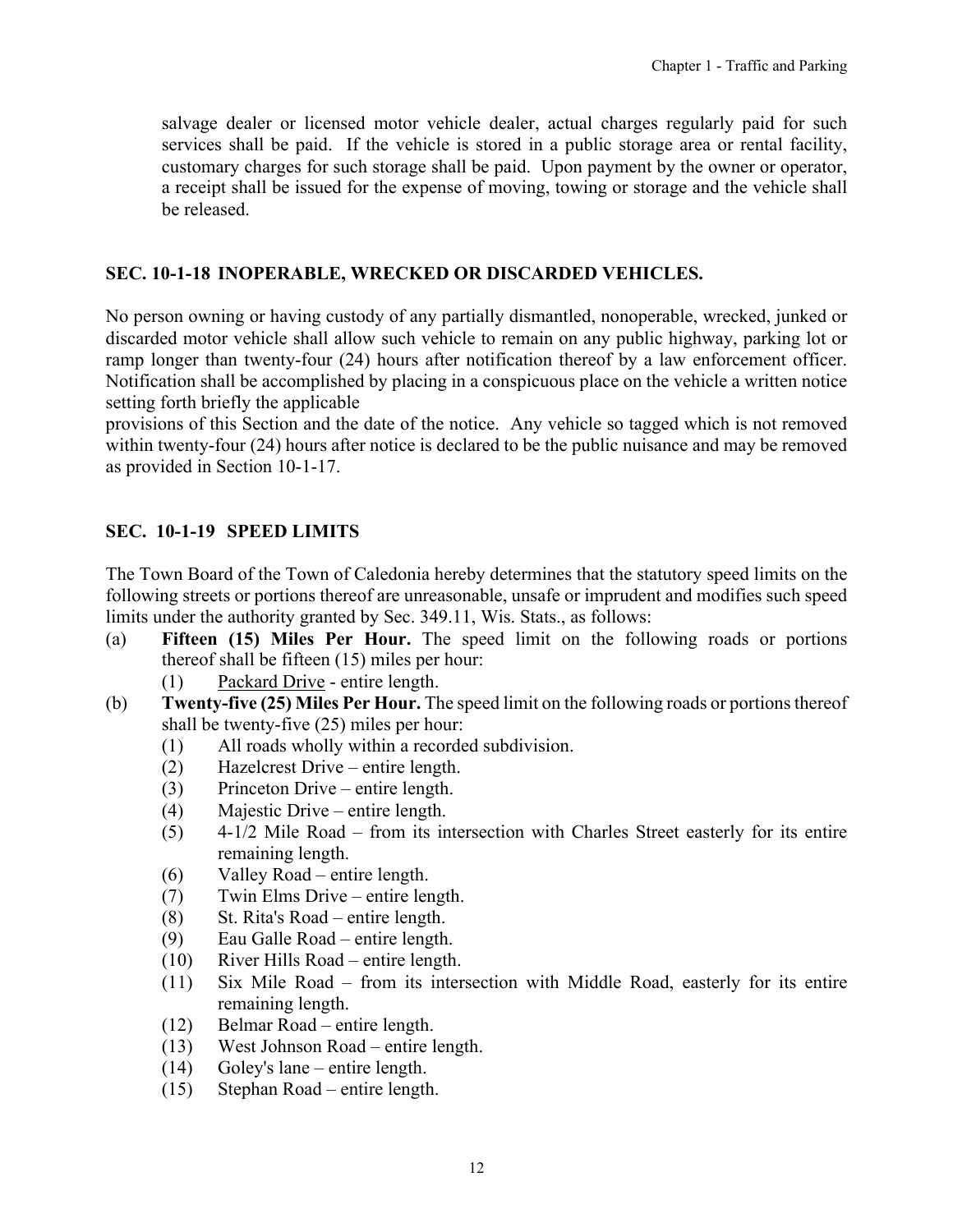- (c) **Thirty (30) Miles Per Hour.** The speed limit on the following roads or portions thereof shall be thirty (30) miles per hour:
	- (1) Bell Road from its intersection with the East Frontage Road of Interstate Highway "94" to the intersection of Barthel Road.
	- (2) Dunkelow Road from its intersection with County Trunk Highway "H" east to its east junction with Nicholson Road.
	- (3) Erie Street entire length.
	- (4) Five arid One-Half Mile Road from its intersection with Middle Road to its intersection with Charles Street.
	- (5) Four and One-Half Mile Road- from its intersection with Charles Street to its intersection with Middle Road.
	- (6) Hollander Drive entire length.
	- (7) Industrial Drive entire length.
	- (8) Mallard Drive entire length.
	- (9) Quick Drive entire length.
	- (10) Storage Drive entire length.
- (d) **Thirty-five (35) Miles Per Hour.** The speed limit on the following roads or portions thereof shall be thirty-five (35) miles per hour:
	- (1) Adams Road from its intersection with County Trunk Highway "K" to its intersection with County Trunk Highway "V"
	- (2) Botting Road from its intersection with Six Mile Road to its intersection with Seven Mile Road.
	- (3) Charles Street entire length.
	- (4) County Line Road entire length.
	- (5) Dunkelow Road from its intersection with State Trunk Highway "38" to its east junction with Nicholson Road.
	- (6) East Five Mile Road from its intersection with Charles Street for its entire remaining length westerly.
	- (7) East River Road entire length.
	- (8) Five Mile Road from its intersection with Middle Road to its intersection with State Trunk Highway "32".
	- (9) Five Mile Road from its intersection with State Trunk Highway "32" to its intersection with State Trunk Highway "31".
	- (10) Hageman Road entire length.
	- (11) Michna Road entire length.
	- (12) Middle Road from its intersection with Four and One-Half Mile Road to its intersection with Wildrose Way.
	- (13) Newman Road from its intersection with State Trunk Highway "38" for its entire remaining length northerly.
	- (14) Nicholson Road- from the Milwaukee County line to its intersection with State Trunk Highway "38".
	- (15) North Green Bay Road entire length.
	- (16) Seven Mile Road from its intersection with Nicholson Road to its intersection with West River Road.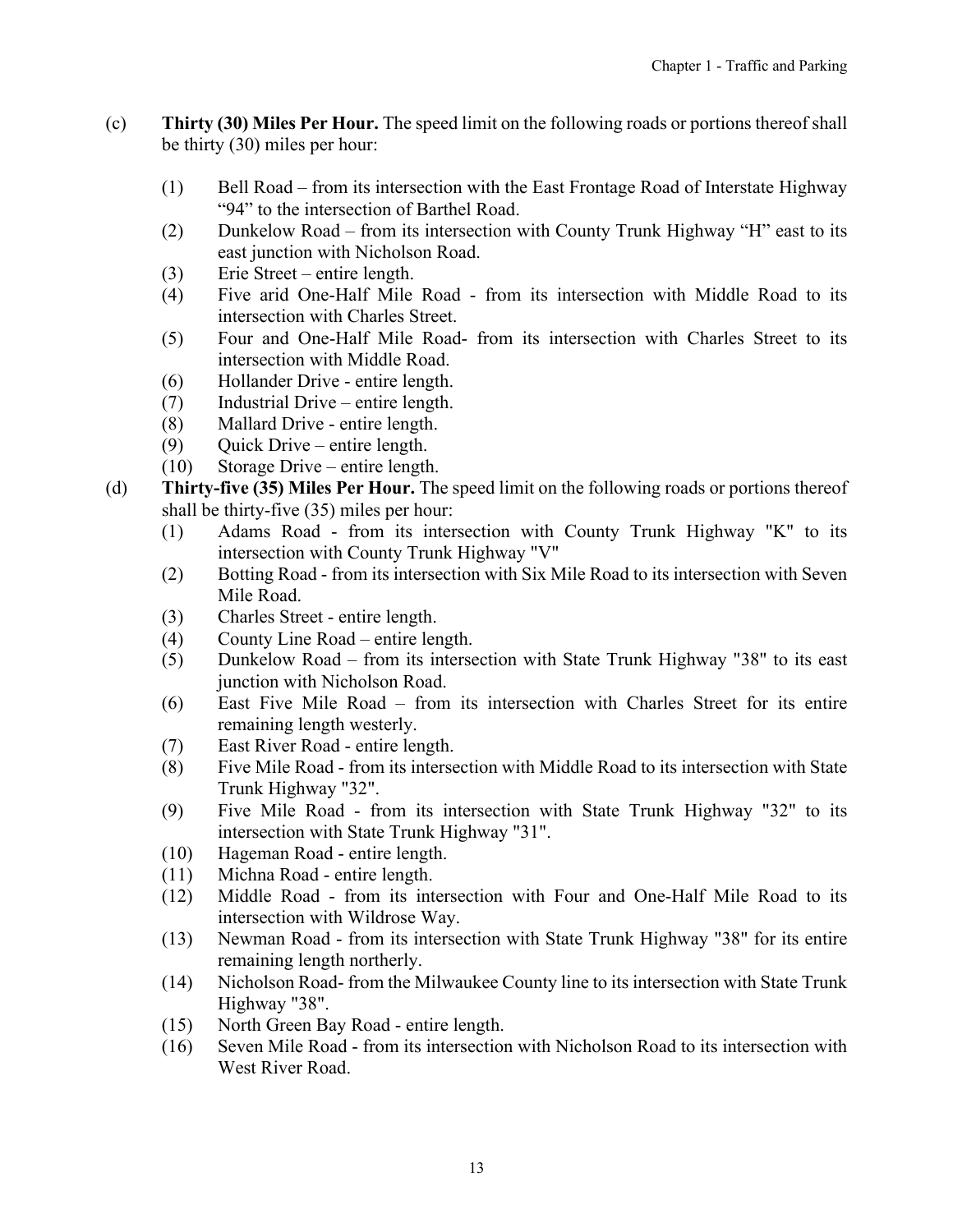- (17) Seven Mile Road from a point 0.35 of a mile west of State Trunk Highway "32" to its intersection with Michna Road.
- (18) Seven and One-Half Mile Road from its intersection with the East Frontage Road of Interstate Highway "94" to its intersection with State Trunk Highway "38".
- (19) Short Road entire length.
- (20) Six Mile Road from its intersection with State Trunk Highway "32" its intersection with Middle Road.
- (21) Stanley Road entire length.
- (22) Three Mile Road from its intersection with North Green Bay Road to its intersection with North Main Street.
- (23) Three Mile Road from its intersection with State Trunk Highway "31" for its entire remaining length westerly.
- (24) On Nicholson Road from the 6500 block of Nicholson Road north to Hwy. 38.
- (25) Four Mile Road from a point 100 feet west of its intersection with North Green Bay Road to its intersection with State Trunk Highway "32".
- (e) **Forty (40) Miles Per Hour.** The speed limit on the following roads or portions thereof shall forty (40) miles per hour:
	- (1) Four Mile Road from its intersection with Short Road to a point 100 feet west of its intersection with North Green Bay Road.
	- (2) Nicholson Road -from its intersection with County Trunk Highway "K" to a point 0.65 of a mile north of its intersection with Dunkelow Road.
	- (3) West River Road from its 'intersection with Six Mile Road to its intersection with Seven Mile Road.
- (f) **Forty-five (45) Miles Per Hour.** The speed limit on the following roads or portions thereof shall be forty-five (45) miles per hour:
	- (1) Adams Road from its intersection with County Highway "V" to intersection with County Highway "H".
	- (2) Barthel Road entire length.
	- (3) Five Mile Road from its intersection with State Trunk Highway "31" to its intersection with State Trunk Highway "38".
	- (4) Foley Road entire length.
	- (5) Golf Road entire length.
	- (6) Seven Mile Road from its intersection with the East Frontage Road of Interstate Highway "94" to its intersection with Nicholson Road.
	- (7) Seven Mile Road from its intersection with West River Road to a point 0.35 of a mile west of State Trunk Highway "32".
	- (8) Six and One-Half Mile Road entire length.
	- (9) Sunflower Road entire length.
	- (10) On Botting Road from Seven Mile Road north to Highway 32 (Douglas Avenue).
	- (11) Four Mile Road from its intersection with Short Road to its intersection with the East Frontage Road of Interstate Highway "94".
- (g) **Fifty (50) Miles Per Hour.** The speed limit on the following roads or portions thereof shall be fifty (50) miles per hour:
	- (1) Nicholson Road from 0.65 a mile north of its intersection with Dunkelow Road to the 6500 Block of Nicholson Road.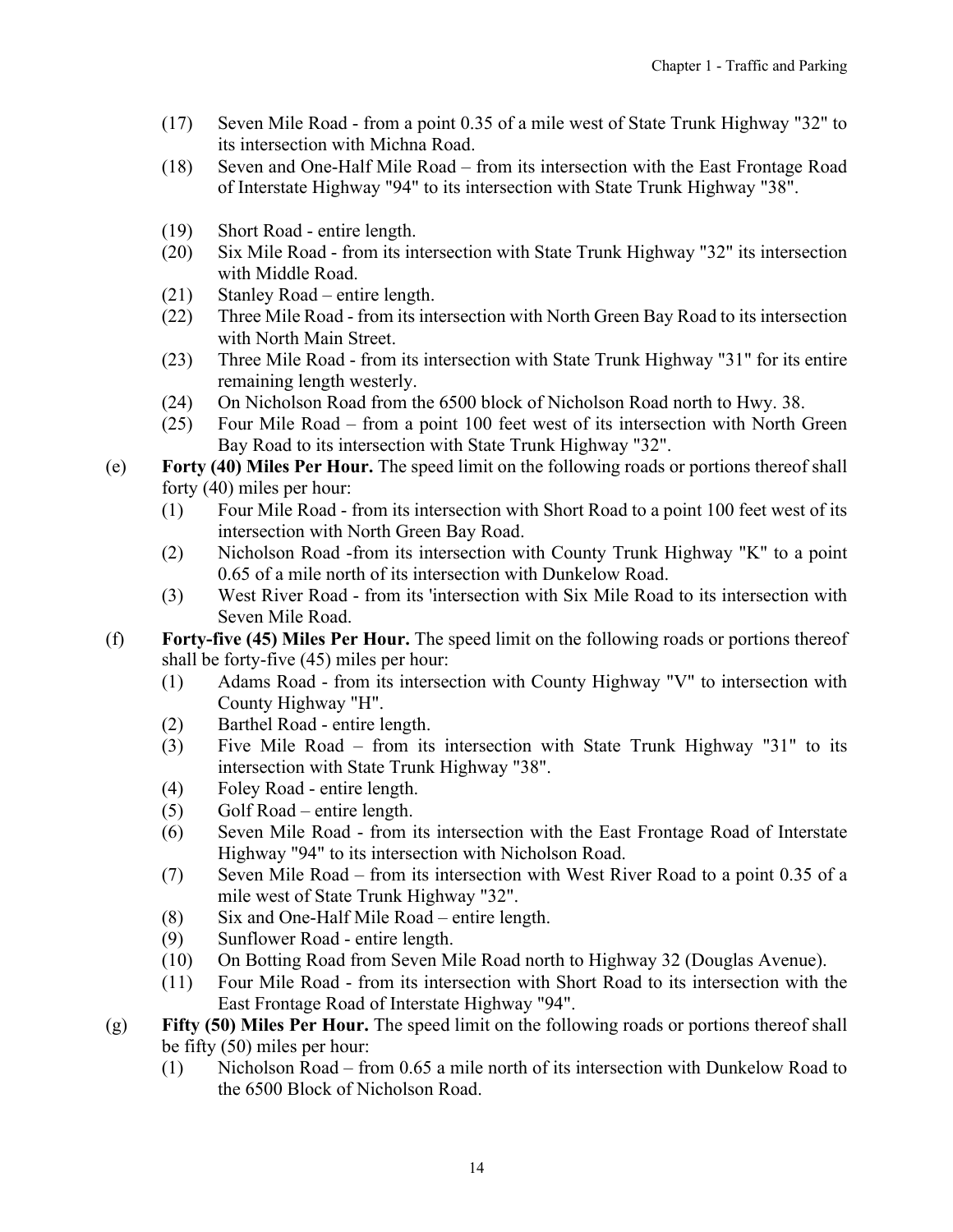# <span id="page-14-0"></span>**SEC. 10-1-20 WEIGHT LIMITS AND HEAVY TRAFFIC ROUTES.**

- (a) All streets and highways, other than Interstate, State and County Trunk highways within the Town of Caledonia, are hereby declared to be Class "B" highways, pursuant to Sec. 349.15, Wis. Stats.
- (b) Any person violating the provisions of Sec. 348.15 or 348.16, Wis. Stats., shall be
- (c) guilty of an ordinance violation and shall, upon adjudication to that effect, be subject to the forfeitures set forth in Sec. 348.21, Wis. Stats.
- (d) In, accordance with Sec. 348.22, Wis. Stats., the Clerk of the Municipal Court shall, within forty-eight (48) hours of conviction for a violation of this Section, forward a certificate thereof to the Department of Transportation.
- (e) The Town Highway Superintendent, subject to approval by the Town Board, shall have the authority to impose special or seasonal weight limits to prevent injury to the roadway of any highway, bridge or culvert within the jurisdiction of the Town or for the safety of users of such highway, bridge or culvert and shall be responsible for erecting signs giving notice thereof in accordance with Sec. 349.16, Wis. Stats.

# **SEC. 10-1-21 MOTOR VEHICLE CONDUCT PROHIBITED.**

- (a) **Unnecessary Noise Prohibited.** It shall be unlawful for any person to operate a motor vehicle in such a manner which shall make or cause to be made any loud, disturbing or unnecessary sounds or noises such as may tend to annoy or disturb another in or about any public or private area in the Town of Caledonia.
- (b) **Unnecessary Smoke Prohibited.** It shall be unlawful for any person to operate a motor vehicle in such a manner which shall make or cause to be made any smoke, gases or odors which are disagreeable, foul or otherwise offensive which may tend to annoy or disturb another in or about any public or private area in the Town.
- (c) **Unnecessary Acceleration Prohibited.** It shall be unlawful for any person to operate a motor vehicle in such a manner which shall make or cause to be made any stones, gravel, soil, dirt, water, snow, slush, ice, rubber or any other debris to be thrown by the wheels of such motor vehicle upon the person or property of any person in the Town.
- (d) **Avoidance of Traffic Control Device Prohibited.** It shall be unlawful for any person to operate a motor vehicle in such a manner as to leave the roadway and travel across private property to avoid an official traffic control device, sign or signal.
- (e) **Operation in Restricted Area Prohibited.** It shall be unlawful for any person to operate a motor vehicle in such a manner as to leave the roadway and park, stop or travel upon or across any public or private property, parking lot, driveway or business service area for any purpose except the official conduct of business located on said property without the consent of the owner or lessee of the property. This Section shall specifically include but not be limited to:
	- (1) Town park property;
	- (2) Cemetery properties;
	- (3) School district property;
	- (4) Medical facilities;
	- (5) Service stations;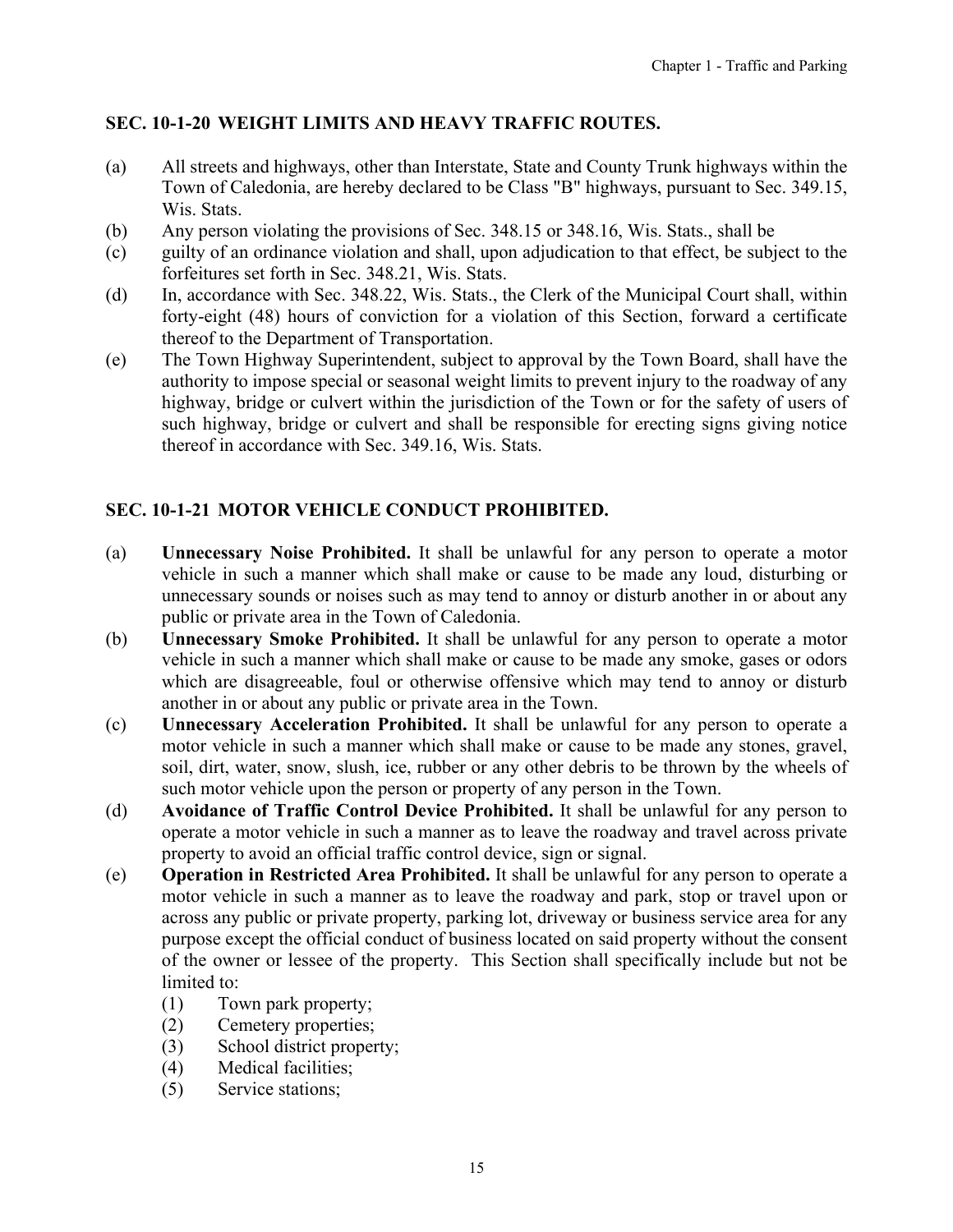- <span id="page-15-0"></span>(6) Grocery stores;
- (7) Restaurants;
- (8) Financial institutions; and
- (9) Other similar-type businesses with service driveways or drive-up or drive-through facilities.
- (f) **Stopping and Parking Prohibited.** It shall be unlawful for any person to stop or park a motor vehicle in. any manner on any public or private property or parking lot contrary to a regulatory sign posted thereon which may permit parking by certain persons and limits, restricts or prohibits parking as to other persons

without the consent of the owner or lessee of the property. Any vehicle parked in violation of this Section may be removed or towed by the property owner at the vehicle owner's expense.

- (g) **Negligent Operation of a Vehicle.** No person shall endanger another's safety by a high degree of negligence in the operation of a vehicle, not upon a highway as defined in Sec. 340.01, Wis. Stats.
- (h) **No Engine Braking in Designated Areas.**
	- (1) **Intent.** It has been determined that the use of a device or procedure on motor vehicles, primarily on trucks, for the conversion of the engine from an internal combustion engine to an air compressor for the purpose of braking without the use of wheel brakes creates unreasonable, loud, and excessive noise within the Village.
	- (2) **Prohibition.** No person shall use an engine braking system within designated areas in the Village which is in any way activated or operated by the compression of the engine of any such motor vehicle or any such unit or part thereof, except in cases of emergency or necessary for the protection of persons and/or property. Such braking system is commonly referred to as compression braking, a "jake brake," or "Jacobs Brakes."
	- (3) **Designated Areas**. The Village Board shall, by resolution, designate areas in the Village where engine braking is prohibited and signs shall be conspicuously posted in such areas stating: "No engine braking except in emergency" or its equivalent.
	- (4) **Signs**. The Highway Superintendent and his/her designees are authorized and directed to gain appropriate approval, if required, from the State of Wisconsin to post appropriate signs consistent with the provisions of this ordinance and in accordance with State law and Administrative Code.

# **SEC. 10-1-22 MOTOR VEHICLES ON PEDESTRIAN WAYS.**

No person shall operate or park any motor vehicle on any pedestrian way within the Town of Caledonia except municipal or county maintenance vehicles.

# **SEC. 10-1-23 HIGHWAYS CLOSED TO TRAVEL.**

(a) Whenever any highway is impassable or unsafe for travel or during the construction or repair of any such highway and until it is ready for traffic, the authorities in charge of the maintenance or construction thereof may keep it closed by maintaining barriers at each end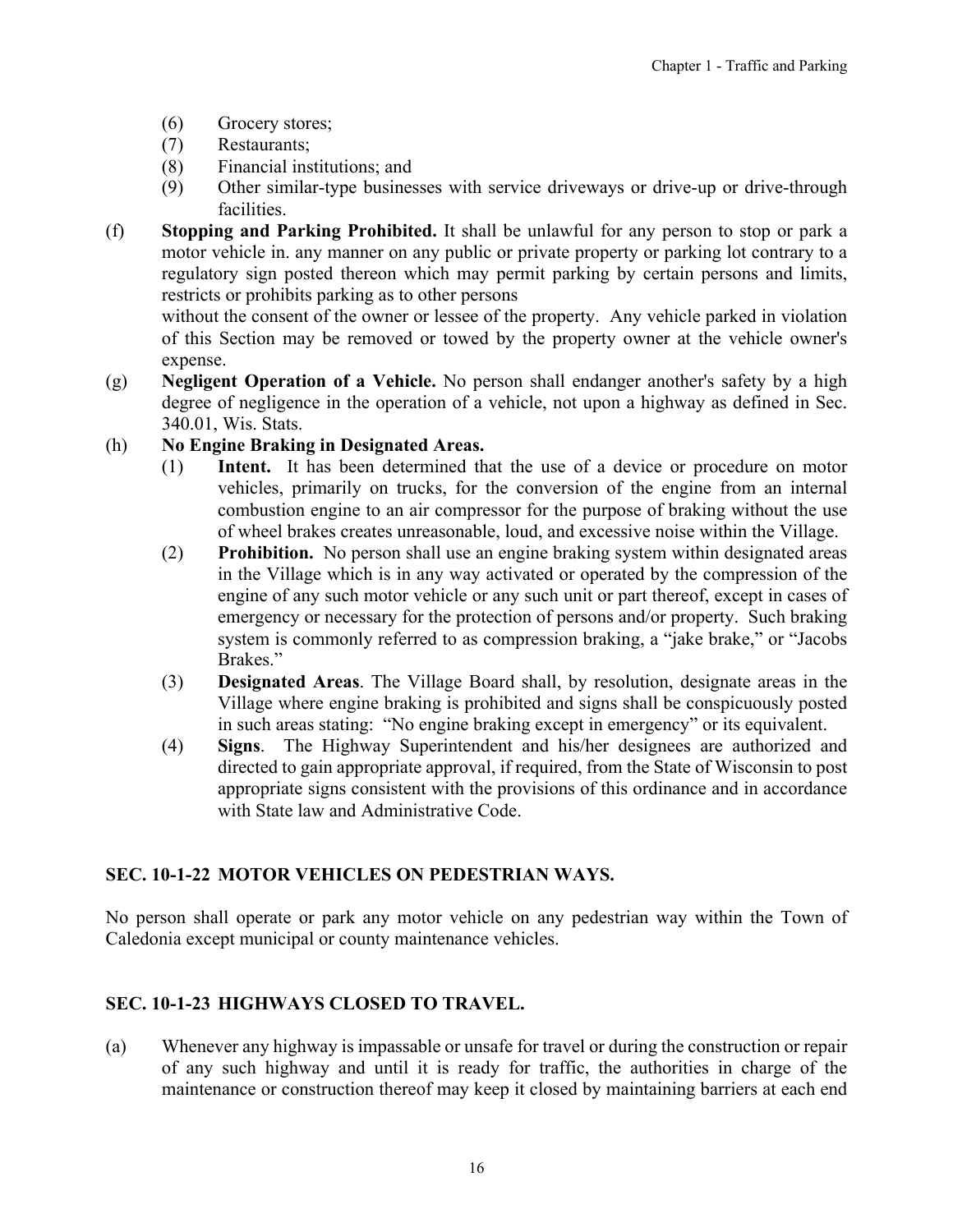<span id="page-16-0"></span>of the closed portion. The barriers shall be of such material and construction and so placed as to indicate that the highway is closed and shall be lighted at night.

(b) Any person who, without lawful authority, removes, takes down, alters the position of, destroys, passes over or beyond any barrier so erected, or travels with any vehicle upon any portion of a highway closed by barriers as in this Section provided, or walks or travels in any manner upon the materials placed thereon as part of the repair or construction work, shall be guilty of an ordinance violation and upon adjudication to that effect, shall be subject to the penalties provided in Section 10-4-26 of this Code of Ordinances, and in addition thereto, shall be liable for all damages done to the highway, said damages to be recovered by the governmental agency responsible for the maintenance of said highway.

# **SEC. 10-1-24 TRAINS OBSTRUCTING HIGHWAYS.**

It shall be unlawful to stop any railroad train, locomotive or car upon or across any highway or street crossing, within the Town of Caledonia, or leave the same standing upon such crossing longer than ten (10) minutes, except in cases of accident; and any conductor, engineer, brakeman or other person in charge thereof or responsible therefore who shall violate this Section shall be guilty of an ordinance violation and, upon adjudication to that effect, shall be subject to the penalties specified in Section 10-1-26 of this Code of Ordinances.

#### **SEC. 10-1-25 NAMING OF NORTHWESTERN AVENUE.**

#### (a) **Purpose.**

- (1) The Town of Caledonia is a part of a 911 emergency system operating in Racine County, and the lack of a uniform numbering system throughout Racine County creates a problem with the proper functioning of the 911 emergency system due to a duplication of numbers in the Towns of Caledonia and Raymond, especially on county trunk highways running east and west through such Towns.
- (2) Absent the adoption of a county-wide numbering system, the alternative is to assign different names to streets in the different towns.
- (3) County Trunk Highway "K" is also known and designated as Northwestern Avenue in the City of Racine and in portions of the Towns of Caledonia and Mount Pleasant.

#### (b) **Designation of Name.**

- (1) The portion of County Trunk Highway "K" located within the Town of Caledonia is hereby named "Northwestern Avenue."
- (2) The Town officers and officials are authorized to take such steps as are necessary to effect such name change, including the installation of appropriate signs along such highway and the notification of the residents and the postal authorities.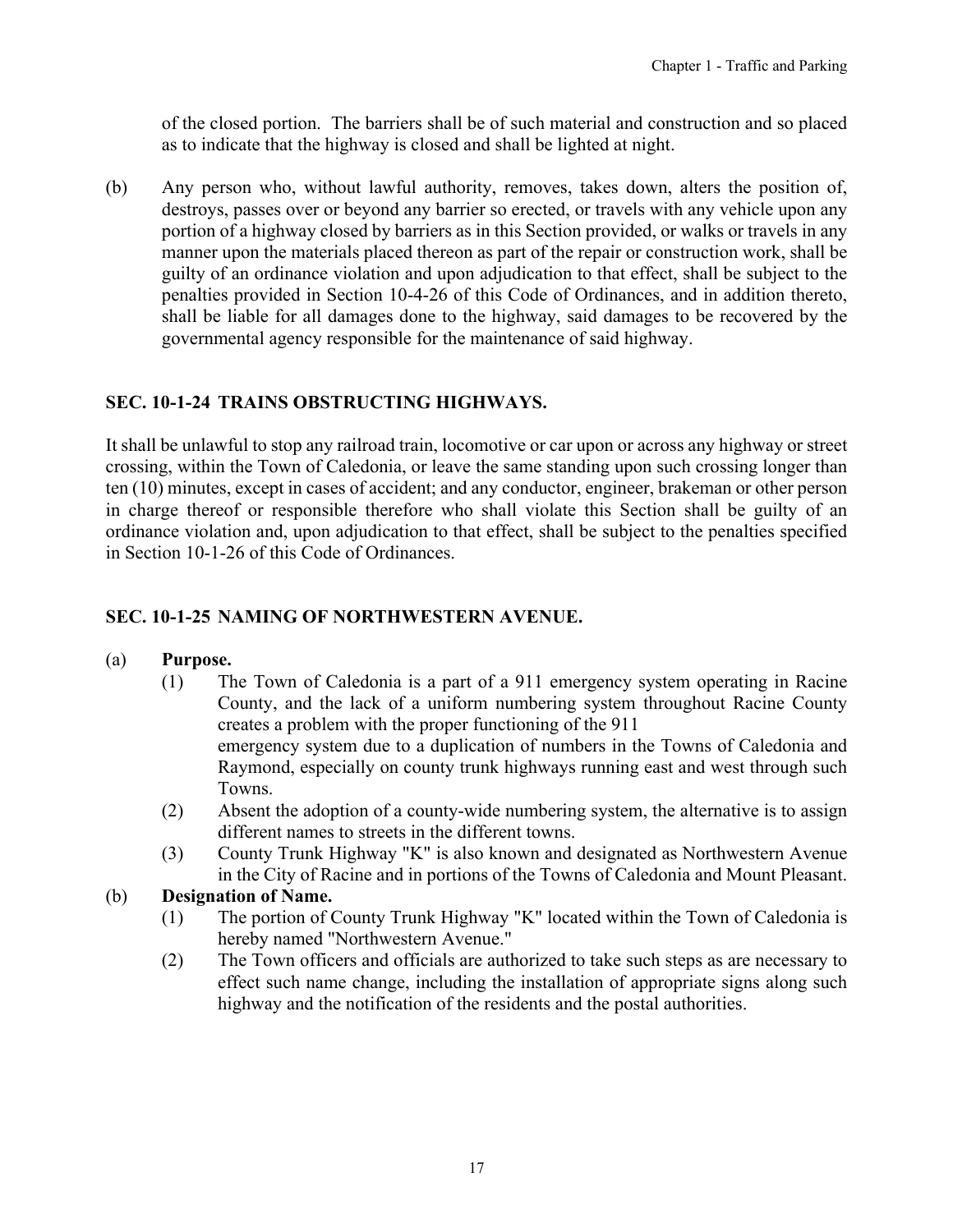# <span id="page-17-0"></span>**SEC. 10-1-26 PENALTIES.**

(a) **Forfeiture Penalty.** The penalty for violation of any provision of this Chapter shall be a forfeiture as hereafter provided, together, with court costs and fees prescribed by Sections  $814.63(1)$  and  $(2)$  or  $814.65(1)$ , Wis. Stats., the penalty assessment for moving traffic violations and the driver improvement surcharge imposed by Sections 165.87 and 346.655, Wis. Stats., where applicable. Payment of the judgment and applicable court costs, fees, assessments and surcharges may be suspended by the sentencing court for not more than sixty (60) days. Any person eighteen (18) years of age or older who shall fail to pay the amount of the forfeiture, court costs, any penalty assessment or driver surcharge or other penalty imposed for violation of any provision of this Chapter may, upon order of the court entering judgment therefor and having jurisdiction of the case, be imprisoned until such forfeiture, costs and assessment are paid, but not exceeding ninety (90) days.

#### (b) **Other Sanctions.**

- (1) By Court. Nothing herein shall preclude or affect the power of the sentencing court to exercise additional authorities granted by the Wisconsin Statutes to suspend or revoke the operating privileges of the defendant, order the defendant to submit to assessment and rehabilitation programs or to attend traffic safety school in addition to payment of a monetary penalty or in lieu or imprisonment.
- (2) By Town. No person who has been convicted of a violation of any provision of this Chapter shall be issued a license or permit by the Town, except a dog license, until the forfeiture imposed for such violation and any penalty assessment, court costs and fees or surcharge is paid.
- (c) **Forfeitures For Violations of Uniform Moving Traffic Regulations.** Except for violations of Section 346.50 through 346.55, Wis. Stats., forfeitures for violations of any moving traffic regulation set forth in the Wisconsin Statutes adopted by reference in Section 10-1-1 shall conform to the forfeiture penalty permitted to be
- (d) imposed for violations of the comparable Wisconsin Statute, including any variations or increases, for subsequent offenses; provided, however, that this Subsection shall not be construed to permit prosecution under this Chapter for any offense described in Chapters 341 to 349, Wis. Stats., for which an imprisonment penalty or fine may be imposed upon the defendant.

#### (e) **Forfeitures For Parking Violations.**

- (1) Forfeitures for Uniform Statewide Parking, Stopping and Standing Offenses. Minimum and maximum forfeiture for violation of non-moving traffic violations adopted by reference in Section 10-1-1 as described in Chapters 341 to 349, Wis. Stats., shall be as found in the current edition of the Revised Uniform State Traffic Deposit Schedule.
- (2) Forfeitures for Town Parking Offenses. The forfeiture for violation of Village parking regulations in this Chapter and for violations of Sections 346.50 through 346.55, Wis. Stats., adopted by reference in Section 10-1-1 of this Chapter shall be not less than Five Dollars (\$5.00) or more than Two Hundred and Fifty Dollars (\$250.00).
- (3) Payment. In accordance with Sec. 345.28(2)(A), Wis. Stats., a person charged with a nonmoving traffic (parking) violation under this Chapter may mail, or pay in person, the amount of the forfeiture to the Caledonia Police Department. In that case, the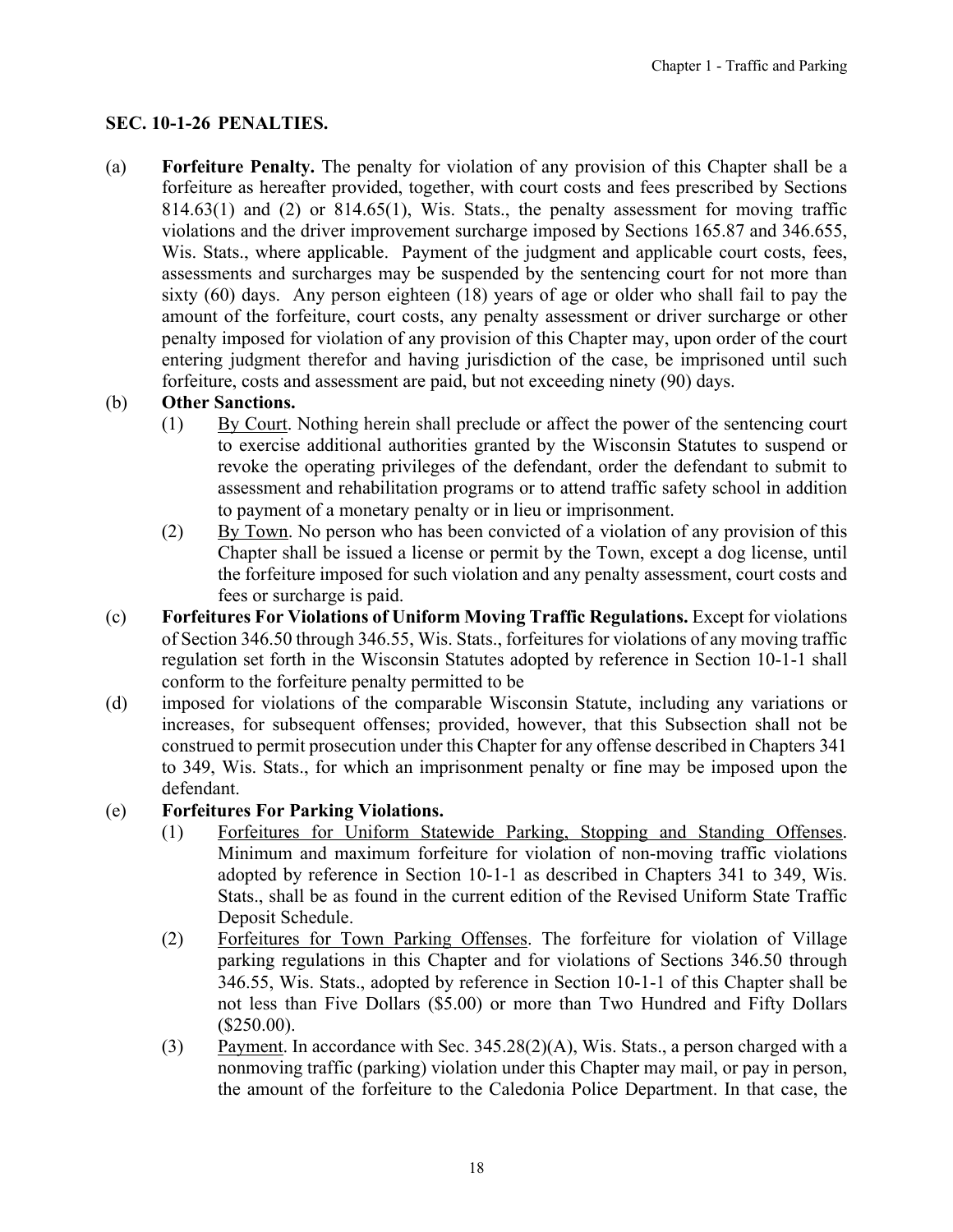citation shall not be filed in court.

- <span id="page-18-0"></span>(4) Additional Fees. In addition to the amount of forfeiture for violation of parking ordinances, the following fees shall be assessed when applicable:
	- a. When payment is made after the scheduled court appearance date when no court appearance was made, a fee of Five Dollars (\$5.00) shall be assessed.
	- b. When payment is made following notification to the Wisconsin Department of Transportation to suspend or refuse the registration of vehicles under Sec.  $345.28(4)(A)(2)$ , Wis. Stats., a fee of Twenty Dollars (\$20.00) shall be assessed in addition to that in paragraph a above.
- (e) **Special Local Regulations.** The forfeiture for violation of any special local regulation contained in this Chapter other than those pertaining to parking shall be not less than Ten Dollars (\$10.00) nor more than Two Hundred Dollars (\$200.00) for the first offense and not less than Twenty Dollars (\$20.00) nor more than Five Hundred Dollars (\$500.00) for the second offense within two  $(2)$  years.

# **SEC. 10-1-27 ENFORCEMENT.**

#### (a) **Enforcement Procedures.**

- (1) How Enforced. This Chapter shall be enforced in accordance with the
- (2) applicable provisions of the Wisconsin Statutes and this Section.
- (3) Applicable Court Procedures. Except where otherwise specifically provided by the laws of the State of Wisconsin or this Code, the traffic regulations in this Code shall be enforced in the Town of Caledonia.

#### (b) **Citations.**

- (1) Uniform Citation and Complaint. The Wisconsin Uniform Traffic Citation and Complaint described and defined in the Wisconsin Statutes shall be used for enforcement of all provisions of this Chapter except those provisions which describe or define non-moving traffic violations and violations of Sections 346.71 through 346.73, Wis. Stats. Violations of Sections 346.71 through 346.73, Wis. Stats., shall be reported to the District Attorney and the Wisconsin Uniform Traffic Citation shall be used in such cases.
- (2) Parking Citations. Citations shall be used in enforcing the non-moving traffic offenses in this Chapter. Such citation shall be used for enforcement of non-moving traffic regulations created or adopted by this Chapter, including violations of nonmoving traffic regulations defined and described in the Wisconsin Statutes, adopted by reference in Section 10-1-1 and all provisions regarding non-moving traffic violations in this Chapter. Citations for all non-moving traffic violations shall conform to Sec. 345.28 of the Wisconsin Statutes and shall permit direct mail payment of the applicable deposit to the Town Police Department within ten (10) working days of the issuance of the citation in lieu of Court appearance.

#### (c) **Deposits and Stipulations.**

- (1) Uniform Traffic Offenses.
	- a. Who May Make. Persons arrested or cited for violation of moving traffic offenses created by this Chapter shall be permitted to make deposits and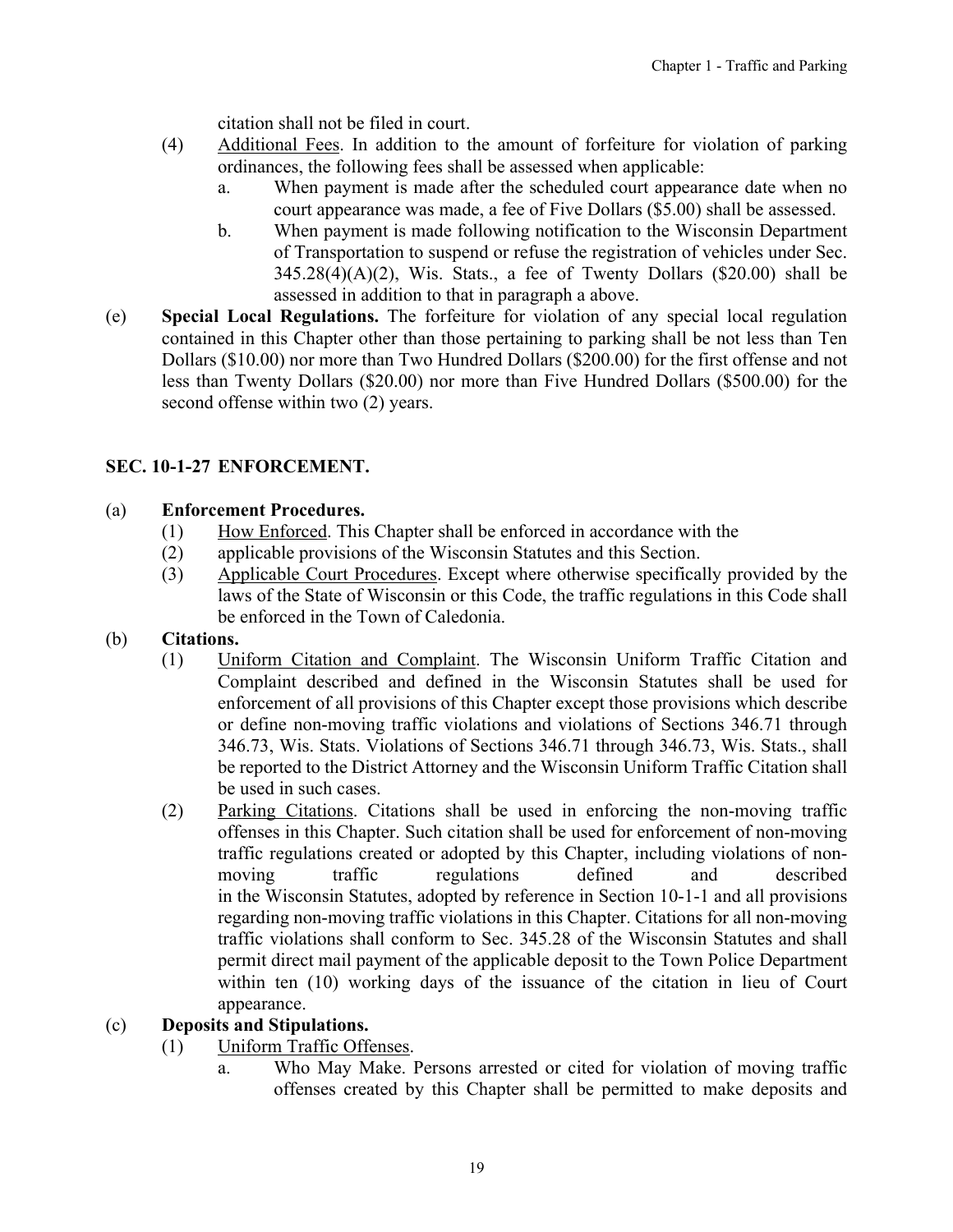stipulations of no contest or released by the arresting officer in accordance with the applicable provisions of the Wisconsin Statutes. Stipulations of guilt or no contest may be made by persons arrested for violations of this Chapter in accordance with Sec. 66.12(1)(b) of the Wisconsin Statutes whenever the provisions of Sec. 345.27 of the Wisconsin Statutes are inapplicable to such violations. Stipulations shall conform to the form contained in the uniform traffic citation and complaint under Sec. 345.11 of the Wisconsin Statutes and may be accepted within ten (10) days of the date of the alleged violation. Deposits are mailed directly to the Town of Caledonia Police Department. The arresting officer or the person receiving the deposit shall notify the arrested person, orally or in writing, that:

- 1. If he fails to appear in court at the time fixed in the citation, he will be deemed to have tendered a plea of no contest and submitted to a forfeiture plus costs not to exceed the amount of the deposit; or
- 2. If he fails to appear in court at the time fixed in the citation and if the court does not accept the deposit as a forfeiture, he will be summoned into court to answer the complaint.
- b. Delivery or Mailing of Deposit and Stipulation. Any person stipulating guilt or no contest under the preceding Subsection must make the deposit required under Sec. 345.26 of the Wisconsin Statutes or, if the deposit is not established under such Statute, shall deposit a forfeited penalty as provided in the schedule approved by the Town Board. Deposits may be brought or mailed to the office of the Town Police Department or Racine County Traffic and Misdemeanor Clerk of Courts as directed by the arresting officer. Deposits shall be in the form of cash, certified Check or money order.
- c. Receipt Required. Every officer accepting a stipulation under the provisions of this Chapter shall comply with the provisions of Sections 343.27, 343.28, 345.26(1)(a) and 345.27(2) of the Wisconsin Statutes and shall require the alleged violator to sign a statement of notice in substantially the form contained on the uniform traffic citation and complaint promulgated under Sec. 345.11 of the Wisconsin Statutes.
- (2) Non-motoring Traffic Offenses.
	- a. Direct, Payment of Penalty Permitted. Persons cited (summons not issued) for violation of non-moving traffic offenses described and defined in this Chapter may discharge the penalty thereof and avoid court prosecution by mailing or forwarding within ten (10) days of the issuance of the citation to the Town Police Department the minimum forfeiture specified for the violation.
	- b. Registration Suspension. If the alleged violator does nor pay the forfeiture or appear in court in response to the citation for a non-moving traffic violation on the date specified in the citation or, if no date is specified on the citation, within twenty-eight (28) days after the citation is issued, the Town may ask the Wisconsin Department of Transportation to suspend the registration of the vehicle involved or refuse registration of any vehicle owned by the person pursuant to the provisions of Sec. 345.28(4), Wis. Stats., and Subsection  $(c)(3)$  below.
- (3) Registration Suspension Program.